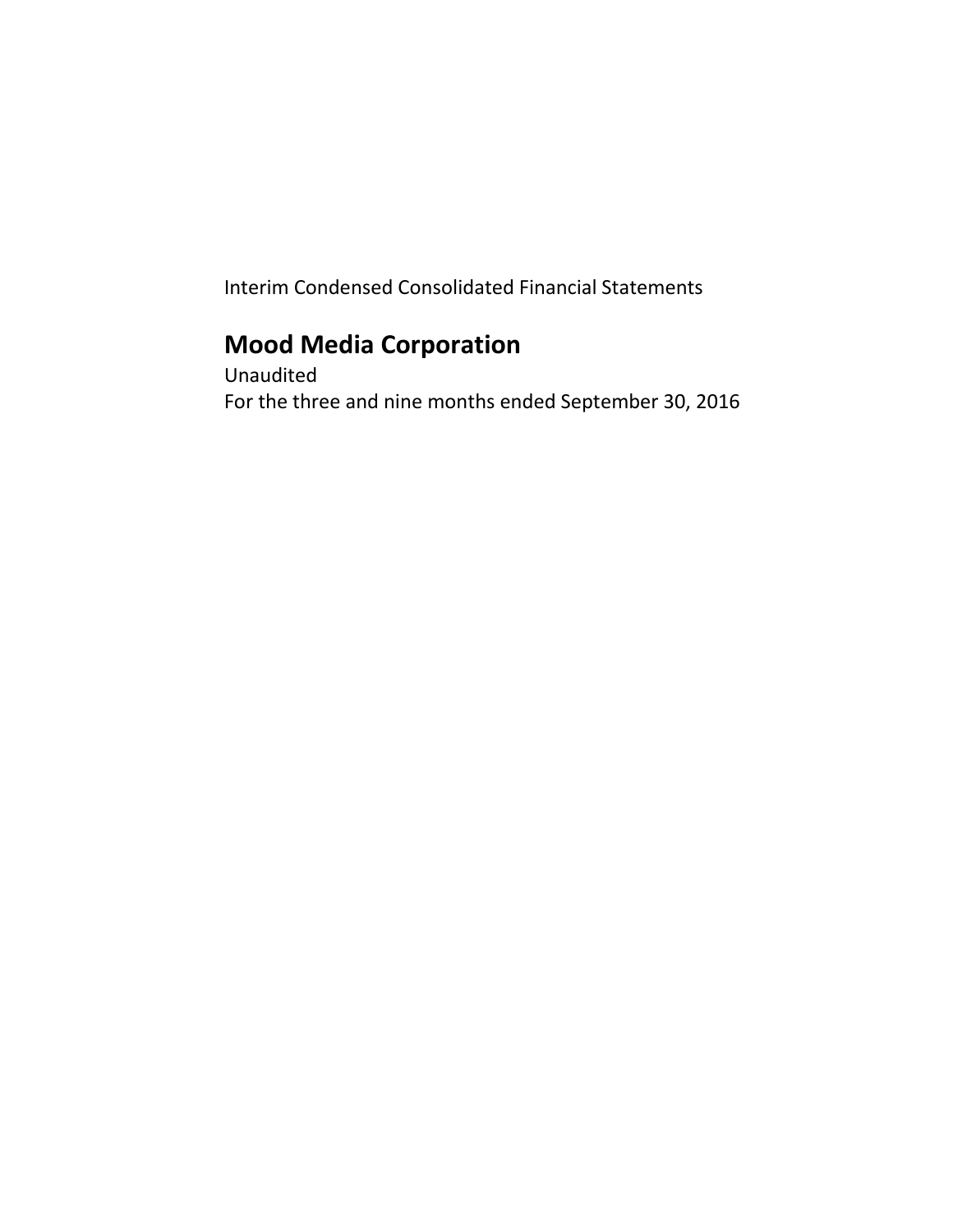## **INTERIM CONSOLIDATED STATEMENTS OF FINANCIAL POSITION Unaudited**

In thousands of US dollars, unless otherwise stated

|                                                             | <b>Notes</b> | September 30, 2016 | December 31, 2015 |
|-------------------------------------------------------------|--------------|--------------------|-------------------|
| <b>ASSETS</b>                                               |              |                    |                   |
| <b>Current assets</b>                                       |              |                    |                   |
| Cash                                                        |              | \$21,301           | \$17,326          |
| Restricted cash                                             |              | 817                | 817               |
| Trade and other receivables, net                            |              | 80,192             | 94,063            |
| Income taxes recoverable                                    |              | 512                | 682               |
| Inventory                                                   |              | 25,546             | 25,749            |
| Prepayments and other assets                                |              | 13,291             | 11,738            |
| Deferred costs                                              |              | 8,111              | 8,706             |
| <b>Total current assets</b>                                 |              | 149,770            | 159,081           |
| <b>Non-current assets</b>                                   |              |                    |                   |
| Deferred costs                                              |              | 8,571              | 8,958             |
| Property and equipment, net                                 |              | 43,396             | 47,812            |
| Other assets                                                |              | 606                | 839               |
| Intangible assets                                           |              | 198,409            | 223,847           |
| Goodwill                                                    | 14           | 214,615            | 213,979           |
| <b>Total assets</b>                                         |              | 615,367            | 654,516           |
|                                                             |              |                    |                   |
|                                                             |              |                    |                   |
| <b>LIABILITIES AND EQUITY</b><br><b>Current liabilities</b> |              |                    |                   |
| Trade and other payables                                    |              | 95,248             | 100,320           |
|                                                             |              |                    |                   |
| Income taxes payable<br>Deferred revenue                    |              | 1,107<br>16,398    | 1,305<br>16,106   |
| Other financial liabilities                                 | 10           |                    |                   |
|                                                             | 9            | 4,991              | 6,848             |
| Current portion of long-term debt                           |              | 8,350              | 8,350             |
| <b>Total current liabilities</b>                            |              | 126,094            | 132,929           |
| <b>Non-current liabilities</b>                              |              |                    |                   |
| Deferred revenue                                            |              | 5,865              | 5,998             |
| Deferred tax liabilities                                    |              | 21,027             | 23,682            |
| Other financial liabilities                                 | 10           | 2,659              | 3,083             |
| Long-term debt                                              | 9            | 612,262            | 612,310           |
| <b>Total liabilities</b>                                    |              | 767,907            | 778,002           |
| <b>Equity</b>                                               |              |                    |                   |
| Share capital                                               | 13           | 328,807            | 328,807           |
| Contributed surplus                                         |              | 40,655             | 40,333            |
| Foreign exchange translation reserve                        |              | 6,234              | 6,765             |
| Deficit                                                     |              | (528, 495)         | (499, 640)        |
| Equity attributable to owners of the parent                 |              | (152, 799)         | (123, 735)        |
| Non-controlling interests                                   |              | 259                | 249               |
| <b>Total equity</b>                                         |              | (152, 540)         | (123, 486)        |
| <b>Total liabilities and equity</b>                         |              | \$615,367          | \$654,516         |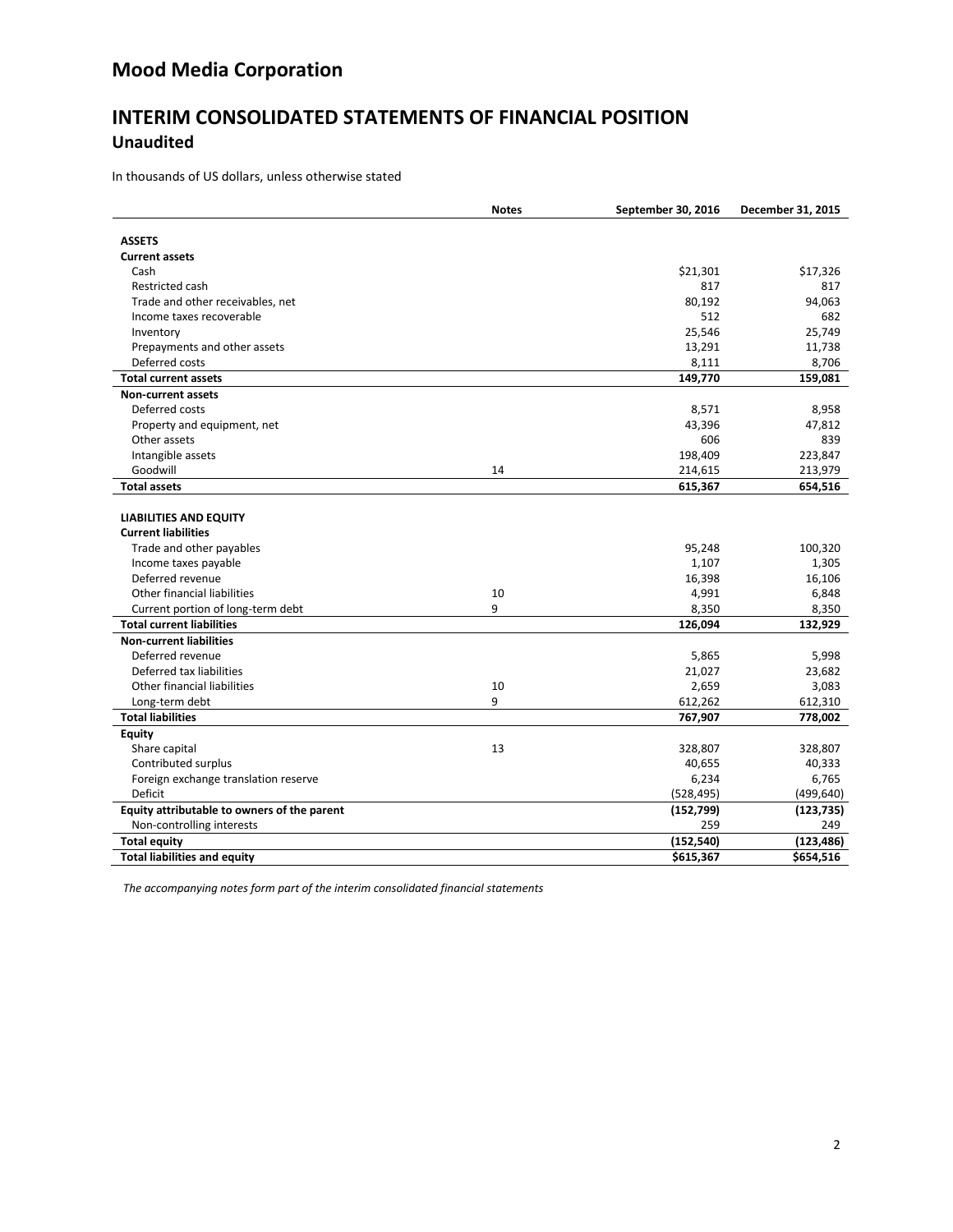## **INTERIM CONSOLIDATED STATEMENTS OF LOSS AND COMPREHENSIVE LOSS Unaudited**

In thousands of US dollars, except per share information and weighted average number of shares

|                                                                 | Three months ended |               | Nine months ended |                    |               |
|-----------------------------------------------------------------|--------------------|---------------|-------------------|--------------------|---------------|
|                                                                 |                    | September 30, | September 30,     | September 30,      | September 30, |
|                                                                 | <b>Notes</b>       | 2016          | 2015              | 2016               | 2015          |
| Revenue                                                         | 5                  | \$113,915     | \$118,159         | \$344,920          | \$350,082     |
| <b>Expenses</b>                                                 |                    |               |                   |                    |               |
| Cost of sales                                                   |                    | 54,977        | 56,782            | 164,698            | 167,543       |
| Operating expenses                                              |                    | 36,622        | 35,625            | 111,192            | 108,166       |
| Depreciation and amortization                                   |                    | 15,434        | 16,237            | 48,218             | 49,856        |
| Share-based compensation                                        |                    | 202           | 417               | 322                | 868           |
| Other expenses                                                  | 6                  | 2,367         | 3,924             | 8,564              | 6,512         |
| Foreign exchange (gain) loss on financing transactions          | 10                 | (1, 279)      | (553)             | (2, 365)           | 14,254        |
| Finance costs, net                                              | $\overline{7}$     | 13,760        | 15,983            | 44,094             | 43,757        |
| Loss for the period before income taxes                         |                    | (8, 168)      | (10, 256)         | (29, 803)          | (40,874)      |
| Income tax recovery                                             | 8                  | (693)         | (449)             | (1,018)            | (1,899)       |
| Loss for the period                                             |                    | (7, 475)      | (9,807)           | (28, 785)          | (38, 975)     |
|                                                                 |                    |               |                   |                    |               |
| Loss attributable to:                                           |                    |               |                   |                    |               |
| Owners of the parent                                            |                    | (7,506)       | (9,858)           | (28, 855)          | (39, 011)     |
| Non-controlling interests                                       |                    | 31            | 51                | 70                 | 36            |
|                                                                 |                    | (7, 475)      | (9,807)           | (28, 785)          | (38, 975)     |
|                                                                 |                    |               |                   |                    |               |
| Loss per share attributable to shareholders                     |                    |               |                   |                    |               |
| <b>Basic and diluted</b>                                        |                    | \$(0.04)      | \$(0.05)          | \$(0.16)           | \$(0.21)      |
| Weighted average number of shares outstanding -                 |                    |               |                   |                    |               |
| basic                                                           |                    | 184,778       | 183,092           | 184,453            | 181,772       |
| Weighted average number of shares outstanding -                 |                    |               |                   |                    |               |
| diluted                                                         |                    | 186,712       | 185,994           | 186,388            | 184,674       |
| Loss for the period                                             |                    | \$(7, 475)    | \$(9,807)         | \$(28, 785)        | $$$ (38,975)  |
|                                                                 |                    |               |                   |                    |               |
| Items that may be reclassified subsequently to the loss         |                    |               |                   |                    |               |
| for the period:                                                 |                    |               |                   |                    |               |
| Exchange (loss) gain on translation of foreign                  |                    |               |                   |                    |               |
| operations                                                      |                    | (397)         | 468               | (531)              | 2,735         |
| Other comprehensive (loss) income for the period,<br>net of tax |                    | (397)         | 468               |                    | 2,735         |
| Total comprehensive loss for the period, net of tax             |                    | (7,872)       | (9, 339)          | (531)<br>(29, 316) | (36, 240)     |
|                                                                 |                    |               |                   |                    |               |
| Comprehensive loss attributable to:                             |                    |               |                   |                    |               |
| Owners of the parent                                            |                    | (7,903)       | (9,390)           | (29, 386)          | (36, 276)     |
| Non-controlling interests                                       |                    | 31            | 51                | 70                 | 36            |
|                                                                 |                    | \$(7, 872)    | \$(9,339)         | \$(29, 316)        | $$$ (36,240)  |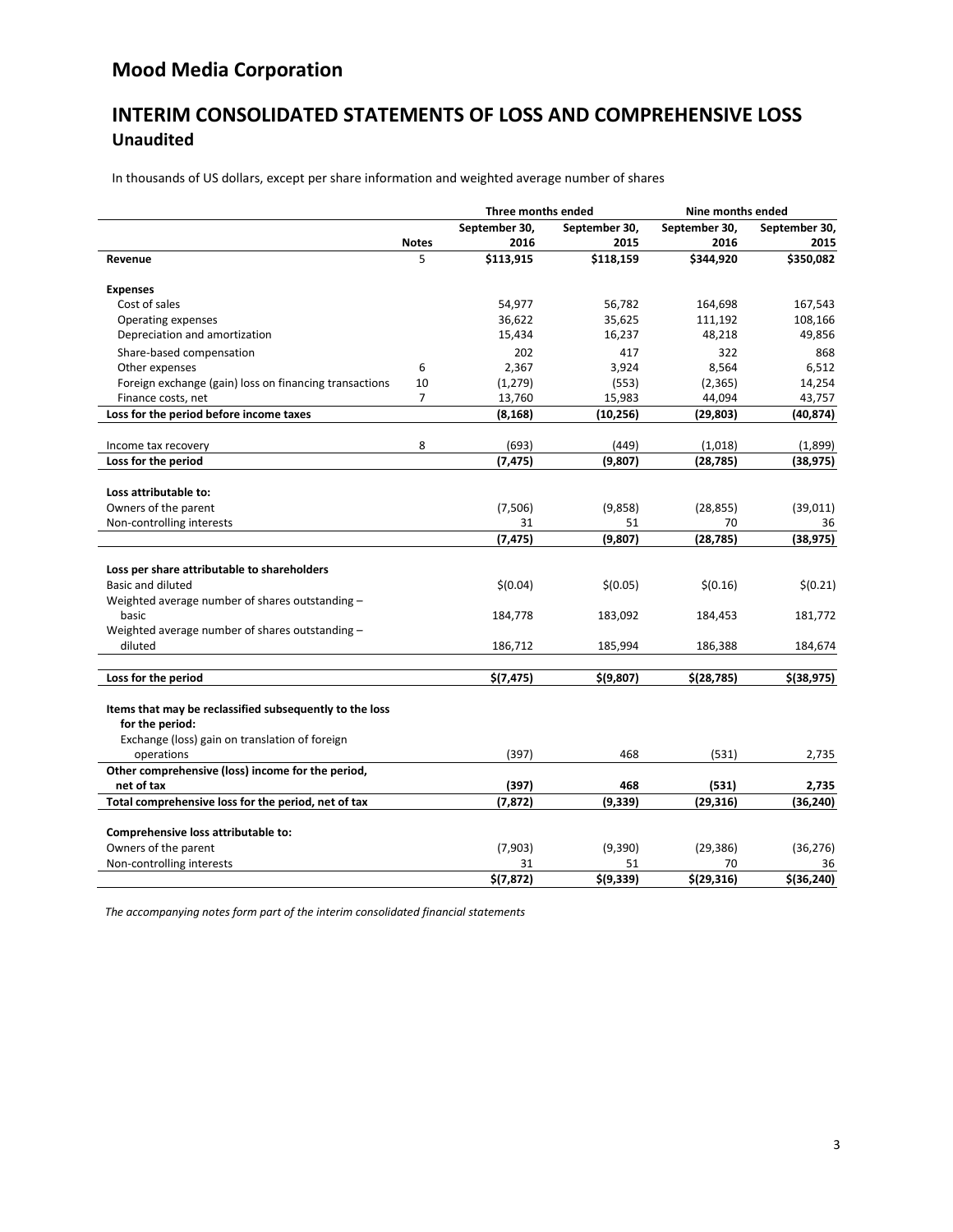## **INTERIM CONSOLIDATED STATEMENTS OF CASH FLOWS Unaudited**

In thousands of US dollars, unless otherwise stated

|                                                        |                | Three months ended |               | Nine months ended |               |
|--------------------------------------------------------|----------------|--------------------|---------------|-------------------|---------------|
|                                                        |                | September 30,      | September 30, | September 30,     | September 30, |
|                                                        | <b>Notes</b>   | 2016               | 2015          | 2016              | 2015          |
| <b>Operating activities</b>                            |                |                    |               |                   |               |
| Loss for the period before income taxes                |                | $$$ (8,168)        | \$(10, 256)   | \$(29, 803)       | \$(40,874)    |
| <b>Reconciling adjustments</b>                         |                |                    |               |                   |               |
| Depreciation and amortization                          |                | 15,434             | 16,237        | 48,218            | 49,856        |
| Gain on disposal of property and equipment             |                | (13)               | (1,481)       | (14)              | (1, 436)      |
| Share-based compensation                               |                | 202                | 417           | 322               | 868           |
| Shares issued in lieu of severance or consideration    |                |                    |               |                   | 1,123         |
| Foreign exchange (gain) loss on financing transactions | 10             | (1, 279)           | (553)         | (2, 365)          | 14,254        |
| Finance costs, net                                     | $\overline{7}$ | 13,760             | 15,983        | 44,094            | 43,757        |
| Loss on disposal of speaker business                   |                |                    |               | 3,708             |               |
| <b>Working capital adjustments</b>                     |                |                    |               |                   |               |
| Decrease in trade and other receivables                |                | 6,049              | 3,355         | 13,287            | 4,065         |
| (Increase) decrease in inventory                       |                | (2, 173)           | (2,674)       | (1, 367)          | 1,007         |
| Decrease in trade and other payables                   |                | (1,629)            | (6,091)       | (16, 393)         | (21, 168)     |
| (Decrease) increase in deferred revenue                |                | (765)              | (1,908)       | 155               | 1,680         |
|                                                        |                | 21,418             | 13,029        | 59,842            | 53,132        |
| Income taxes (paid) credited                           |                | (641)              | 15            | (1,724)           | 282           |
| Interest received                                      |                | 8                  | 94            | 20                | 109           |
| Net cash flows from operating activities               |                | 20,785             | 13,138        | 58,138            | 53,523        |
|                                                        |                |                    |               |                   |               |
| <b>Investing activities</b>                            |                |                    |               |                   |               |
| Purchase of property and equipment and intangible      |                |                    |               |                   |               |
| assets                                                 |                | (6,639)            | (10,090)      | (20, 799)         | (25, 711)     |
| Proceeds from disposal of speaker business, net        |                |                    |               | 741               |               |
| Proceeds from disposal of property, equipment and      |                |                    |               |                   |               |
| other assets                                           |                | 6                  | 1,485         | 72                | 1,517         |
| Net cash flows used in investing activities            |                | (6, 633)           | (8,605)       | (19, 986)         | (24, 194)     |
|                                                        |                |                    |               |                   |               |
| <b>Financing activities</b>                            |                |                    |               |                   |               |
| Repayment of borrowings                                |                | (588)              | (588)         | (1,763)           | (1,763)       |
| Proceeds from 2014 Revolving Credit Facility           |                |                    | 6,000         |                   | 6,000         |
| Proceeds from MMG Notes                                |                |                    | 31,552        |                   | 31,552        |
| Restricted cash in connection with MMG Notes           |                |                    | (31, 552)     |                   | (31, 552)     |
| Financing costs paid                                   |                |                    | (5,668)       |                   | (5,668)       |
| Finance lease payments                                 |                | (301)              | (69)          | (992)             | (686)         |
| Interest paid                                          |                | (4, 447)           | (4, 407)      | (31, 949)         | (31,620)      |
| Dividends paid to non-controlling interest             |                | (1)                |               | (38)              | (50)          |
| Dividends received from associates                     |                | (2)                |               | 329               |               |
| Settlement of forward contracts                        |                |                    |               | (54)              | 395           |
| Net cash flows used in financing activities            |                | (5, 339)           | (4, 732)      | (34, 467)         | (33, 392)     |
| Net increase (decrease) increase in cash               |                | 8,813              | (199)         | 3,685             |               |
| Net foreign exchange gain (loss) on cash balances      |                |                    |               |                   | (4,063)       |
| Cash at beginning of period                            |                | 119                | 122           | 290               | (792)         |
| Cash at end of period                                  |                | 12,369             | 20,795        | 17,326            | 25,573        |
|                                                        |                | \$21,301           | \$20,718      | \$21,301          | \$20,718      |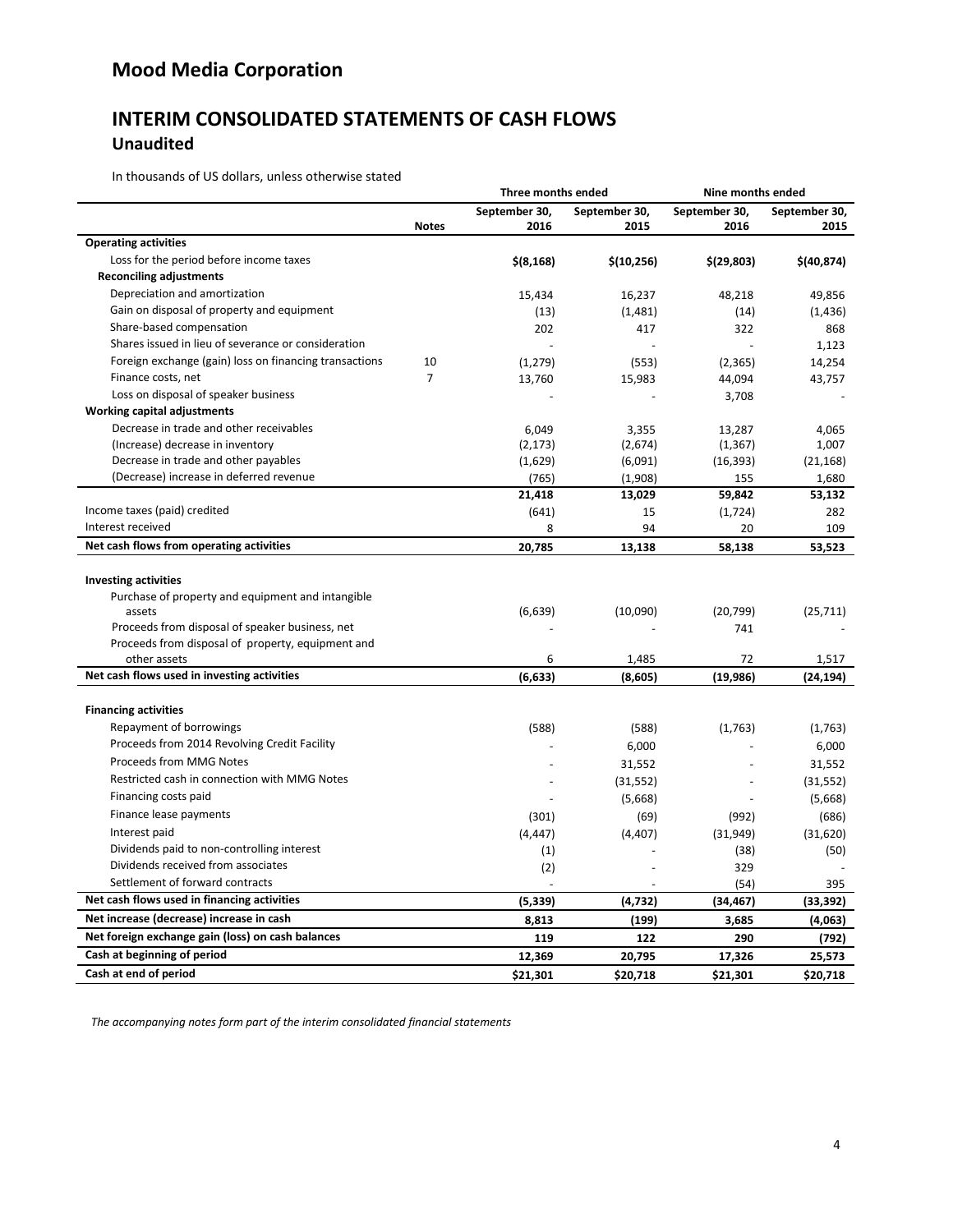## **INTERIM CONSOLIDATED STATEMENTS OF CHANGES IN EQUITY Unaudited**

In thousands of US dollars, unless otherwise stated

|                                           |           |                          | Foreign                  |                          |              |                          |                     |
|-------------------------------------------|-----------|--------------------------|--------------------------|--------------------------|--------------|--------------------------|---------------------|
|                                           |           |                          | Exchange                 |                          |              | Non-                     |                     |
|                                           | Share     | Contributed              | <b>Translation</b>       |                          |              | controlling              |                     |
|                                           | Capital   | <b>Surplus</b>           | Reserve                  | <b>Deficit</b>           | Total        | <b>Interests</b>         | <b>Total Equity</b> |
| As at January 1, 2016                     | \$328,807 | \$40,333                 | \$6,765                  | \$(499, 640)             | \$(123, 735) | \$249                    | \$(123, 486)        |
| (Loss) income for the period              |           |                          | $\overline{\phantom{a}}$ | (28, 855)                | (28, 855)    | 70                       | (28, 785)           |
| Loss on translation of foreign operations |           |                          | (531)                    |                          | (531)        | $\overline{\phantom{a}}$ | (531)               |
| Total comprehensive (loss) income         |           |                          | (531)                    | (28, 855)                | (29, 386)    | 70                       | (29, 316)           |
| Share-based compensation                  |           | 322                      | $\overline{\phantom{m}}$ | $\overline{\phantom{a}}$ | 322          | -                        | 322                 |
| Dividends to non-controlling interest     |           | $\overline{\phantom{a}}$ | $\overline{\phantom{a}}$ | <b>.</b>                 |              | (60)                     | (60)                |
| As at September 30, 2016                  | \$328.807 | \$40,655                 | \$6,234                  | \$ (528, 495)            | \$(152,799)  | \$259                    | \$(152, 540)        |

|                                           |                          |                          | Foreign                  |                          |              |                          |                     |
|-------------------------------------------|--------------------------|--------------------------|--------------------------|--------------------------|--------------|--------------------------|---------------------|
|                                           |                          |                          | Exchange                 |                          |              | Non-                     |                     |
|                                           | <b>Share</b>             | Contributed              | <b>Translation</b>       |                          |              | controlling              |                     |
|                                           | Capital                  | <b>Surplus</b>           | Reserve                  | <b>Deficit</b>           | Total        | <b>Interests</b>         | <b>Total Equity</b> |
| As at January 1, 2015                     | \$326,956                | \$34,373                 | \$2,264                  | \$(419, 618)             | \$ (56, 025) | \$230                    | \$(55, 795)         |
| (Loss) income for the period              |                          |                          | $\overline{\phantom{a}}$ | (39, 011)                | (39,011)     | 36                       | (38, 975)           |
| Gain on translation of foreign operations |                          | $\overline{\phantom{0}}$ | 2,735                    |                          | 2,735        | $\overline{\phantom{a}}$ | 2,735               |
| Total comprehensive income (loss)         |                          |                          | 2,735                    | (39,011)                 | (36, 276)    | 36                       | (36, 240)           |
| Share-based compensation                  | $\overline{\phantom{0}}$ | 868                      | $\overline{\phantom{0}}$ | $\overline{\phantom{0}}$ | 868          | ٠                        | 868                 |
| Dividends to non-controlling interest     |                          | $\sim$                   | $\overline{\phantom{0}}$ | $\sim$                   |              | (41)                     | (41)                |
| Issue of share capital                    | 1,851                    |                          | $\overline{\phantom{m}}$ | -                        | 1,851        | -                        | 1,851               |
| Exercise of share options                 |                          | 4,696                    | -                        |                          | 4.696        | $\overline{\phantom{0}}$ | 4,696               |
| As at September 30, 2015                  | \$328.807                | \$39,937                 | \$4,999                  | \$(458, 629)             | \$ (84, 886) | \$225                    | $$$ (84,661)        |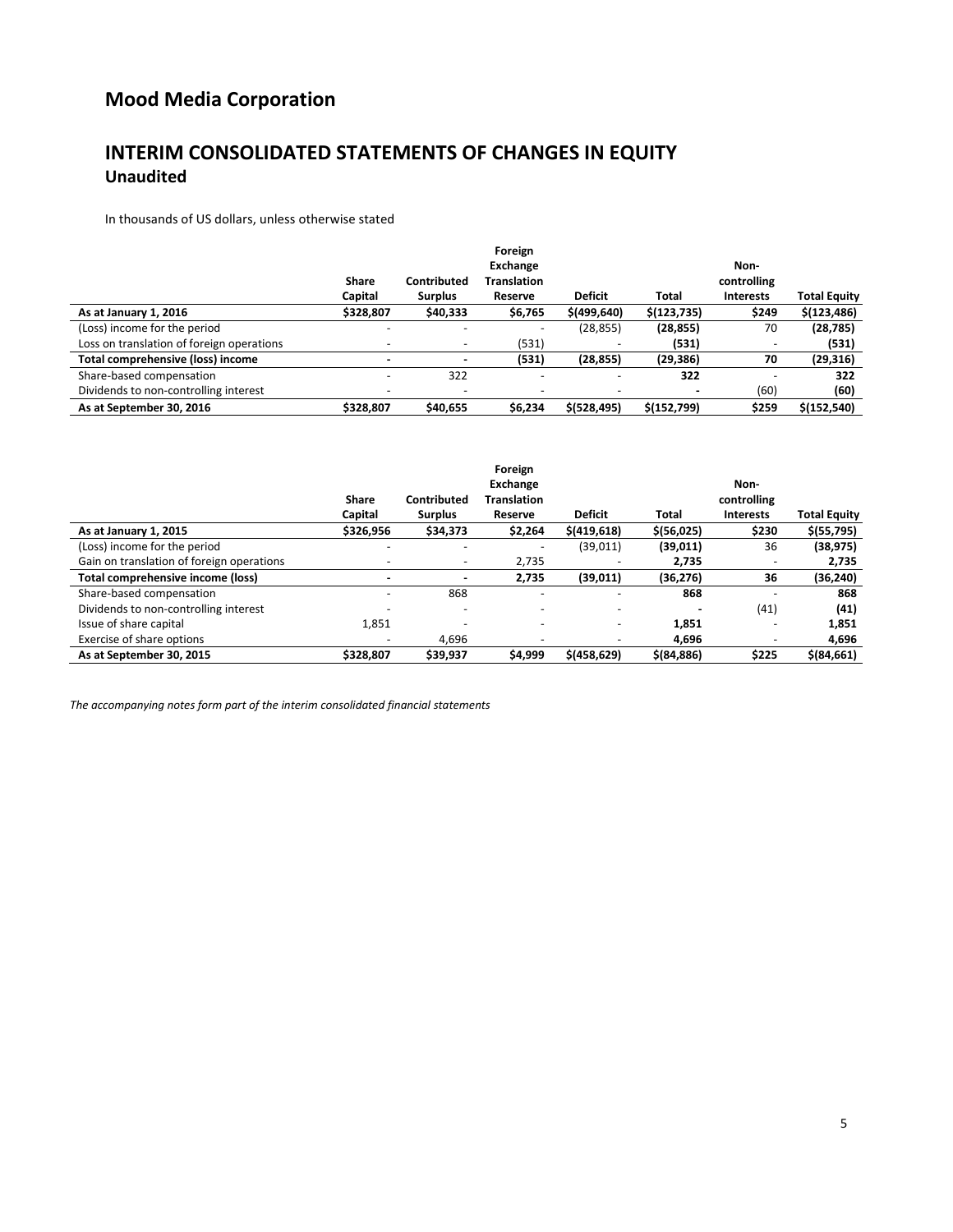## **NOTES TO THE INTERIM CONDENSED CONSOLIDATED FINANCIAL STATEMENTS Unaudited For the three and nine months ended September 30, 2016**

In thousands of US dollars, unless otherwise stated

### **1. Corporate information**

Mood Media Corporation ("Mood Media" or the "Company") is a publicly traded company on the Toronto Stock Exchange and is domiciled and incorporated in Canada. The Company's registered office is located at 199 Bay Street, Toronto, Ontario, Canada.

The Company provides in-store audio, visual, mobile, voice, drive thru, commercial TV, social and scent marketing solutions to a range of businesses including specialist retailers, department stores, supermarkets, financial institutions and fitness clubs, as well as hotels, car dealerships and restaurants. Proprietary technology and software are used to deploy music from a compiled music library to client sites. This library comes from a diverse network of producers including major labels and independent and emerging artists.

## **2. Statement of compliance**

These interim condensed consolidated financial statements have been prepared in accordance with IAS 34, *Interim Financial Reporting*, as issued by the International Accounting Standards Board ("IASB") and using the same accounting policies and methods as were used for the Company's annual consolidated financial statements and notes for the year ended December 31, 2015. These interim condensed consolidated financial statements do not include all of the information and disclosures required by International Financial Reporting Standards ("IFRS") for annual consolidated financial statements. Accordingly, these interim condensed consolidated financial statements should be read in conjunction with the Company's annual consolidated financial statements as at and for the year ended December 31, 2015 and the accompanying notes. All amounts are expressed in US dollars (unless otherwise specified), rounded to the nearest thousand.

These interim condensed consolidated financial statements of the Company were approved by the Audit Committee and authorized for issue on November 9, 2016.

### **3. Summary of estimates, judgments and assumptions**

The preparation of the Company's interim condensed consolidated financial statements requires management to make estimates, judgments and assumptions that affect the reported amounts of assets, liabilities, revenue, expenses and the disclosure of contingent assets and liabilities at the date of the interim condensed consolidated financial statements. These interim condensed consolidated financial statements were prepared on a going concern basis under the historical cost method except for certain financial assets and liabilities which are measured at fair value. The Company is working to enhance its operating cushion under the debt covenants in its debt agreements and to strengthen its capital structure. There can be no assurance that such resolution will be obtained. Management assesses the Company's ability to continue as a going concern at each reporting date, using quantitative and qualitative information available, however, uncertainty about these estimates, judgments and assumptions, including management's efforts to enhance its operating cushion under the Company's debt agreements, could result in outcomes that require a material adjustment to the carrying amount of the asset or liability affected in future periods.

There has been no substantial change in the Company's critical accounting estimates since the publication of the annual consolidated financial statements as at and for the year ended December 31, 2015.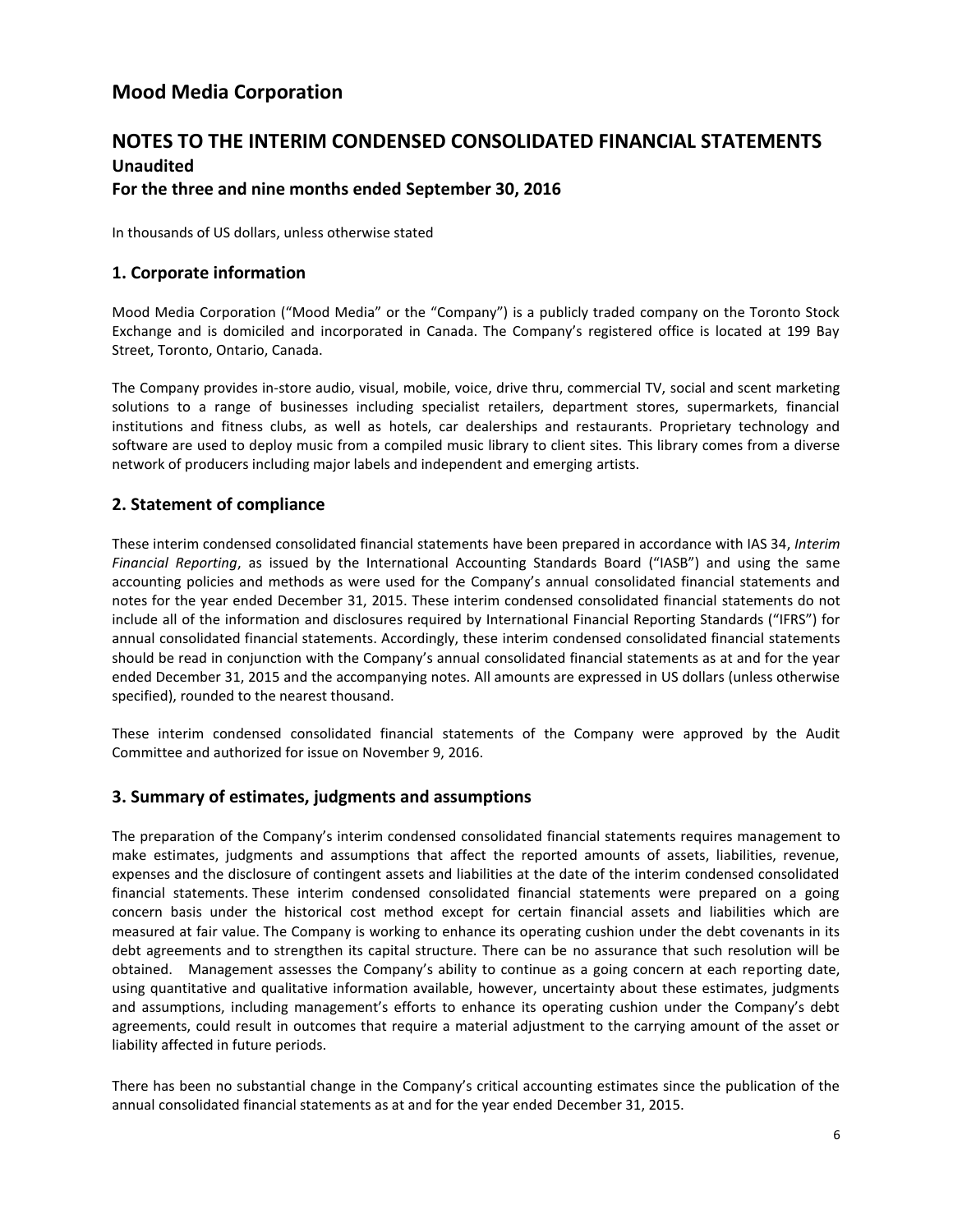## **NOTES TO THE INTERIM CONDENSED CONSOLIDATED FINANCIAL STATEMENTS Unaudited**

### **For the three and nine months ended September 30, 2016**

In thousands of US dollars, unless otherwise stated

## **4. Summary of significant accounting policies**

#### **Basis of measurement and principles of consolidation**

The interim condensed consolidated financial statements include the accounts of the Company and its subsidiaries after the elimination of intercompany balances and transactions. Investments in entities over which the Company exercises significant influence are accounted for using the equity method. The results of operations of subsidiaries acquired during the year are included from their respective dates of acquisition. Non-controlling interests represent the portion of net earnings and net assets that are not held by the Company and are presented separately in the interim condensed consolidated statements of loss and comprehensive loss and within equity in the interim consolidated statements of financial position.

#### **New standards, interpretations and amendments thereof not yet effective**

Standards issued but not yet effective up to the date of issuance of the Company's interim condensed consolidated financial statements are listed below. This listing of standards and interpretations issued are those that the Company reasonably expects to have an impact on disclosures, financial position or performance when applied at a future date.

The Company intends to adopt these standards when they become effective:

#### **IFRS 2,** *Share-based Payment*

In June 2016, the IASB issued final amendments to IFRS 2, clarifying how to account for certain types of sharebased payment transactions. The amendments, which were developed through the IFRS Interpretations Committee, provide requirements on the accounting for: (i) the effect of vesting and non-vesting conditions on the measurement of cash-settled share-based payments; (ii) share-based payment transactions with a net settlement feature for withholding tax obligations; and (iii) a modification to the terms and conditions of a share-based payment that changes the classifications of the transaction from cash-settled to equity-settled. The effective date for this standard is for reporting periods beginning on or after January 1, 2018, with earlier application permitted. The Company has commenced a review process to assess the impact and application of the aforementioned amendments.

#### **IFRS 9,** *Financial Instruments: Classification and Measurement*

IFRS 9 as issued, reflects the first phase of the IASB's work on the replacement of IAS 39, *Financial Instruments: Recognition and Measurement*, and applies to the classification and measurement of financial assets and financial liabilities as defined in IAS 39. The effective date for this standard is for reporting periods beginning on or after January 1, 2018 with earlier application permitted. The Company will continue to assess any impact on the classification and measurement of the Company's financial assets, as well as any impact on the classification and measurement of its financial liabilities.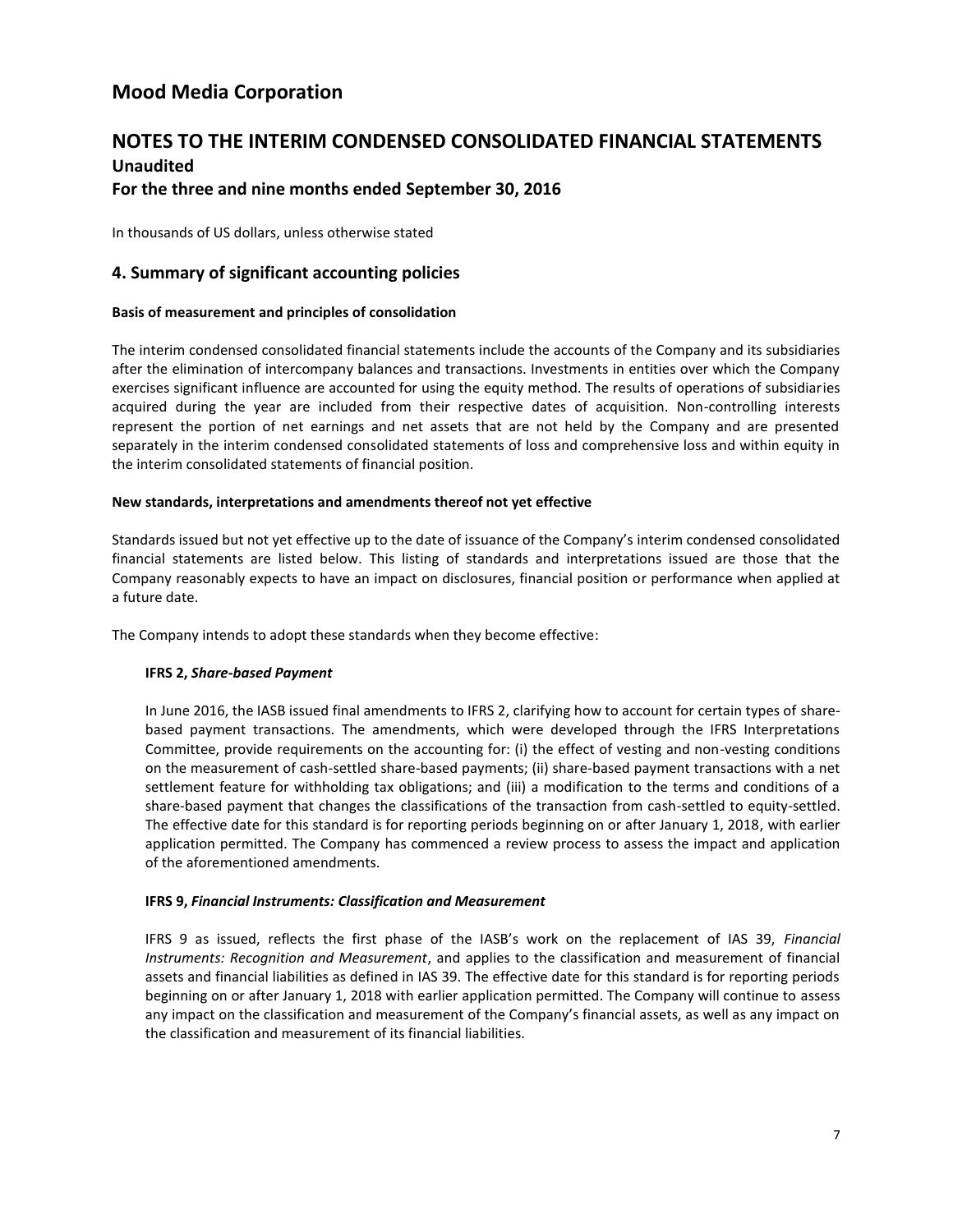## **NOTES TO THE INTERIM CONDENSED CONSOLIDATED FINANCIAL STATEMENTS Unaudited**

### **For the three and nine months ended September 30, 2016**

In thousands of US dollars, unless otherwise stated

## **4. Summary of significant accounting policies (continued)**

#### **IFRS 15,** *Revenue from Contracts with Customers*

On May 28, 2014, the IASB issued IFRS 15, which outlines a single comprehensive model for entities to use in accounting for revenue from customers. The standard outlines the principles an entity must apply to measure and recognize revenue relating to contracts with customers. The core principle is that an entity will recognize revenue when it transfers promised goods or services to customers at an amount that reflects the consideration to which the entity expects to be entitled in exchange for transferring goods or services.

IFRS 15 also significantly expands the current disclosure requirements about revenue recognition.

The IASB has decided to defer the effective date of this standard by one year. As a result, IFRS 15 will be effective for annual reporting periods beginning on or after January 1, 2018, with early adoption permitted. The Company has plans to adopt the new standard on the required effective date using the modified retrospective method and is continuing to review and assess the impact on its current revenue recognition policies and reporting processes.

#### **IFRS 16,** *Leases*

On January 13, 2016, the IASB issued IFRS 16, which outlines requirements for lessees to recognize assets and liabilities for most leases. Lessees are required to recognize the lease liability for the obligations to make lease payments and a right-of-use asset for the right to use the underlying asset for the lease term. Lease liability is measured at the present value of lease payments to be made over the term of the lease. The rightof-use asset is initially measured at the amount of the lease liability and adjusted for prepayments, direct costs and incentives received.

The new standard will be effective for annual reporting periods beginning on or after January 1, 2019. Early adoption is permitted, provided the new revenue standard, IFRS 15, has been applied or is applied at the same date as IFRS 16. The Company has commenced a review process to assess the impact on its current lease recognition policies.

### **5. Revenue**

The composition of revenue is as follows:

|                           |               | Three months ended | Nine months ended |               |  |
|---------------------------|---------------|--------------------|-------------------|---------------|--|
|                           | September 30, | September 30,      | September 30,     | September 30, |  |
|                           | 2016          | 2015               | 2016              | 2015          |  |
| Recurring                 | \$60,434      | \$60,844           | \$183,661         | \$185,604     |  |
| Equipment                 | 36,286        | 37,173             | 106,925           | 105,882       |  |
| Installation and services | 9,245         | 10,805             | 33,318            | 35,992        |  |
| Other                     | 7,950         | 9,337              | 21,016            | 22,604        |  |
|                           | \$113,915     | \$118,159          | \$344,920         | \$350,082     |  |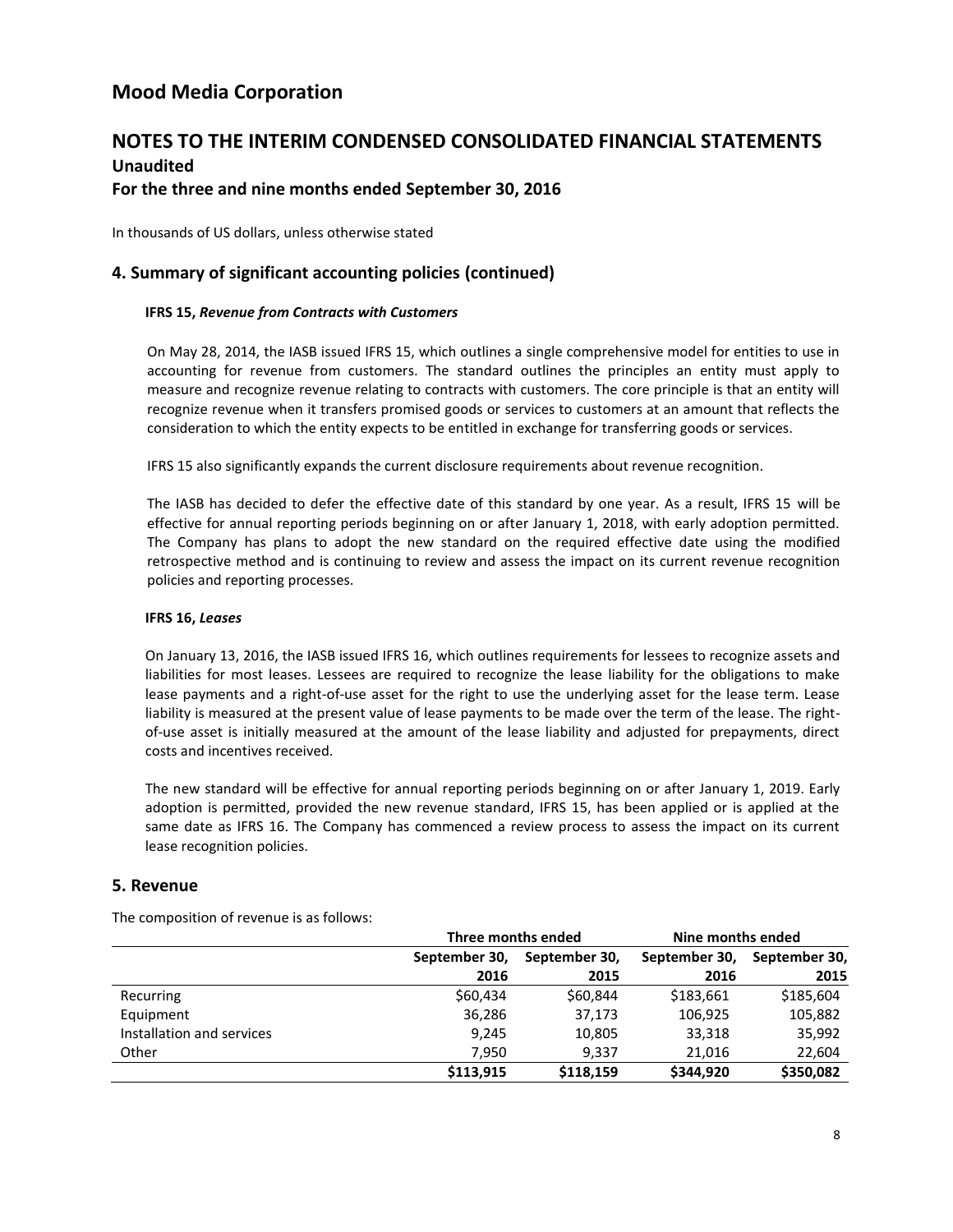## **NOTES TO THE INTERIM CONDENSED CONSOLIDATED FINANCIAL STATEMENTS Unaudited**

## **For the three and nine months ended September 30, 2016**

In thousands of US dollars, unless otherwise stated

#### **6. Other expenses**

|                                                     |                          | Three months ended | Nine months ended                                       |         |  |
|-----------------------------------------------------|--------------------------|--------------------|---------------------------------------------------------|---------|--|
|                                                     |                          |                    | September 30, September 30, September 30, September 30, |         |  |
|                                                     | 2016                     | 2015               | 2016                                                    | 2015    |  |
| Transaction costs (i)                               | \$100                    | \$175              | \$ (627)                                                | \$743   |  |
| Integration costs (ii)                              | 2,267                    | 3,679              | 5,483                                                   | 5,807   |  |
| Net loss (gain) on disposal of certain assets (iii) | $\overline{\phantom{a}}$ | 70                 | 3,708                                                   | (38)    |  |
|                                                     | \$2,367                  | \$3,924            | \$8,564                                                 | \$6,512 |  |

(i) Transaction costs incurred during the three and nine months ended September 30, 2016 and September 30, 2015 primarily relate to costs associated with prior acquisitions.

|                                          |               | Three months ended | Nine months ended |               |  |
|------------------------------------------|---------------|--------------------|-------------------|---------------|--|
|                                          | September 30, | September 30,      | September 30,     | September 30, |  |
|                                          | 2016          | 2015               | 2016              | 2015          |  |
| Legal, professional, and consultant fees | \$38          | \$67               | \$187             | \$369         |  |
| Technomedia contingent consideration     |               |                    |                   |               |  |
| and related expenses (a)                 | 62            | 108                | (814)             | 374           |  |
|                                          | \$100         | \$175              | \$(627)           | \$743         |  |

(a) The amended Technomedia contingent consideration earn-out and related expenses incurred are in connection with the amendment of the securities purchase agreement for Technomedia on October 7, 2014. Contingent consideration is discussed further in note 10.

(ii) Integration costs consist of severance costs, information technology integration, relocation expenses, real estate consolidation, and other integration and transition activities. These integration activities are a result of integrating various businesses and acquisitions.

|                             | Three months ended |         | Nine months ended           |               |  |
|-----------------------------|--------------------|---------|-----------------------------|---------------|--|
|                             | September 30,      |         | September 30, September 30, | September 30, |  |
|                             | 2016               | 2015    | 2016                        | 2015          |  |
| Severance costs             | \$324              | \$306   | \$2,306                     | \$866         |  |
| Other integration costs (a) | 1,943              | 3,373   | 3,177                       | 4,941         |  |
|                             | \$2,267            | \$3,679 | \$5,483                     | \$5,807       |  |

(a) During the three months ended September 30, 2015, the Company recorded \$2,300 representing management's best estimate for a settlement of a dispute with various counterparties over the interpretation of certain contractual arrangements.

(iii) On March 30, 2016, the Company completed the sale of assets related to its speaker business. The \$3,708 loss recognized included goodwill and intangibles attributed to the assets sold totaling \$210 and \$1,659, respectively. The Company agreed to an inventory purchase commitment totaling  $\epsilon$ 2,700 over a period of three years with a minimum purchase of €800 during each year, consistent with past purchase volumes and future expected inventory requirements.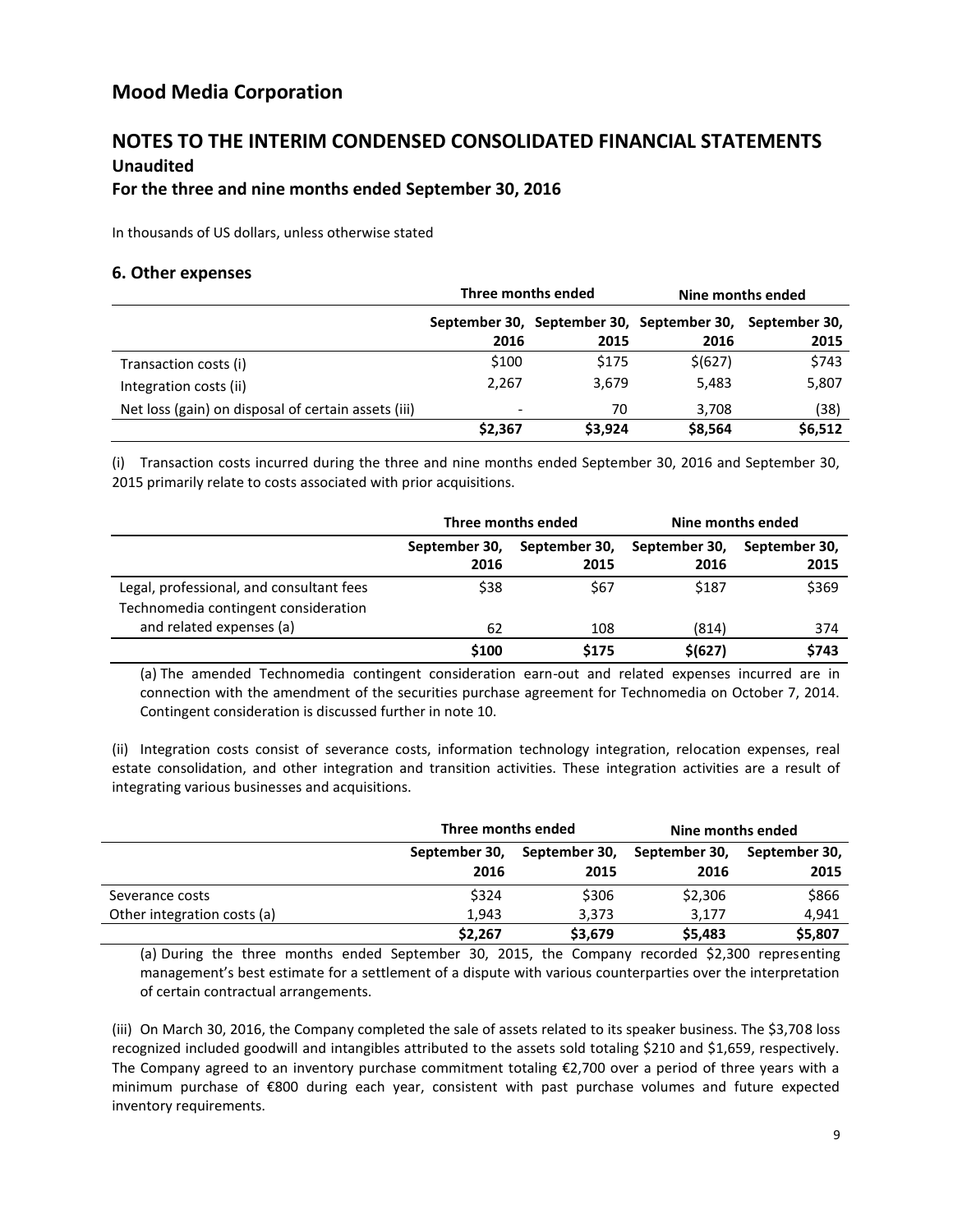## **NOTES TO THE INTERIM CONDENSED CONSOLIDATED FINANCIAL STATEMENTS Unaudited**

## **For the three and nine months ended September 30, 2016**

In thousands of US dollars, unless otherwise stated

#### **7. Finance costs, net**

|                                   | Three months ended |               | Nine months ended |               |  |
|-----------------------------------|--------------------|---------------|-------------------|---------------|--|
|                                   | September 30,      | September 30, | September 30,     | September 30, |  |
|                                   | 2016               | 2015          | 2016              | 2015          |  |
| Interest expense                  | \$13,837           | \$14.249      | \$41.474          | \$41,276      |  |
| Change in fair value of financial |                    |               |                   |               |  |
| instruments (i)                   | (1,239)            | 683           | (25)              | (240)         |  |
| Other finance costs, net (ii)     | 1,162              | 1,051         | 2,645             | 2,721         |  |
|                                   | \$13,760           | \$15,983      | \$44,094          | \$43,757      |  |

(i) Change in fair value of financial instruments consists of:

|                                           | Three months ended |               | Nine months ended |               |  |
|-------------------------------------------|--------------------|---------------|-------------------|---------------|--|
|                                           | September 30,      | September 30, | September 30,     | September 30, |  |
|                                           | 2016               | 2015          | 2016              | 2015          |  |
| Interest rate floor under 2014 First Lien |                    |               |                   |               |  |
| Credit Facilities (a)                     | \$(1,271)          | \$648         | \$(127)           | \$149         |  |
| Euro forward contracts (b)                |                    |               |                   | (396)         |  |
| USD forward contracts (c)                 | 32                 |               | 102               |               |  |
| Prepayment option on 9.25% Senior         |                    |               |                   |               |  |
| Unsecured Notes (d)                       |                    | 35            |                   |               |  |
|                                           | \$(1,239)          | \$683         | \$(25)            | \$(240)       |  |

(a) The 2014 First Lien credit agreement includes an interest rate floor that is considered to be an embedded derivative.

- (b) During the three months ended March 31, 2015, the Company entered into a Euro forward contract as further described in note 10.
- (c) During the three months ended March 31, 2016, the Company entered into two USD forward contracts as further described in note 10.
- (d) The Company has the right to prepay the 9.25% Senior Unsecured Notes. The prepayment option is considered an embedded derivative under IFRS.

All financial instruments are fair valued at each reporting date with the change in fair value recognized within finance costs, net.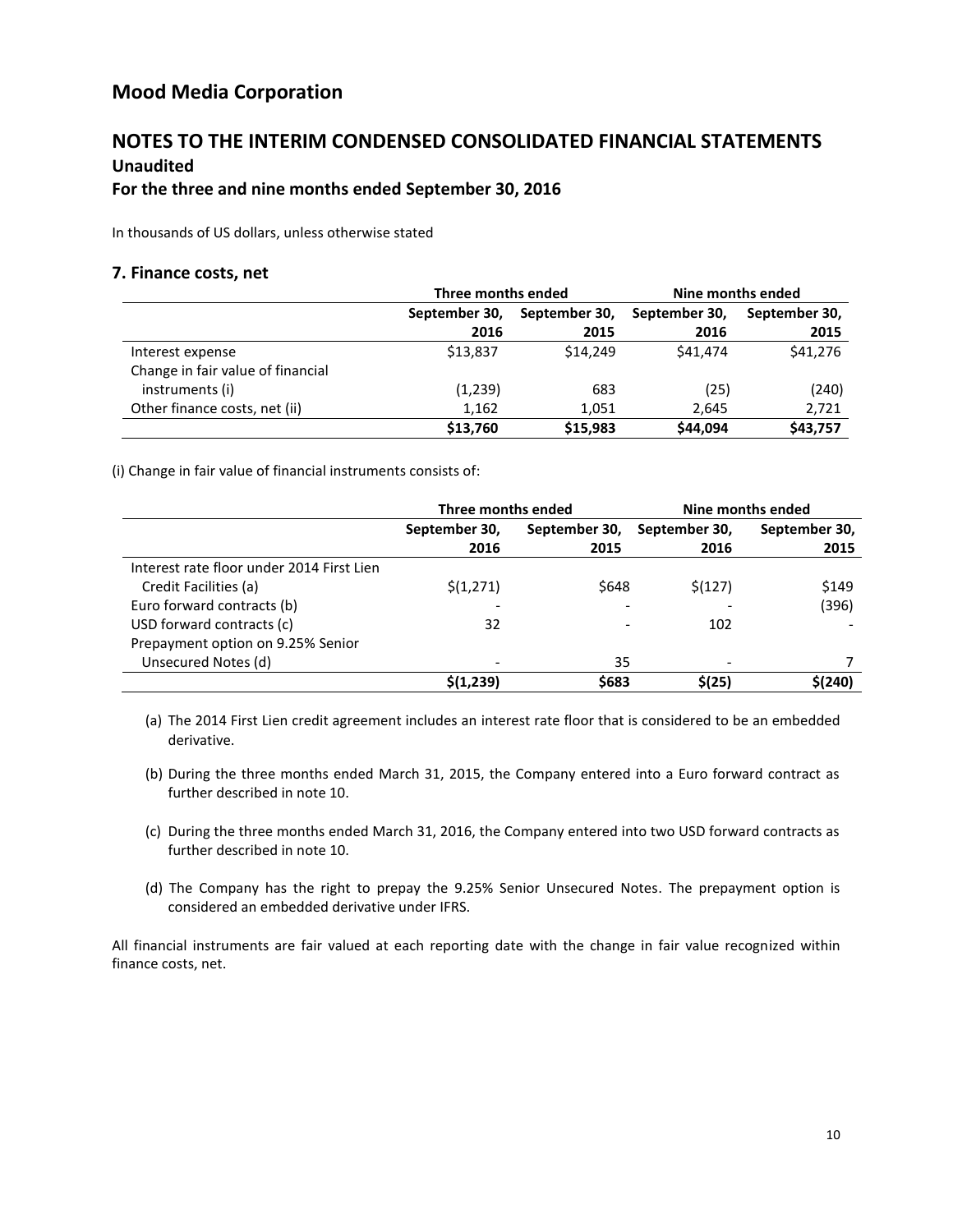## **NOTES TO THE INTERIM CONDENSED CONSOLIDATED FINANCIAL STATEMENTS Unaudited**

## **For the three and nine months ended September 30, 2016**

In thousands of US dollars, unless otherwise stated

## **7. Finance costs, net (continued)**

(ii) Other finance costs, net consist of:

|                                                       | Three months ended                        |         | Nine months ended |               |  |
|-------------------------------------------------------|-------------------------------------------|---------|-------------------|---------------|--|
|                                                       | September 30, September 30, September 30, |         |                   | September 30, |  |
|                                                       | 2016                                      | 2015    | 2016              | 2015          |  |
| Accretion interest on convertible debentures          | \$-                                       | \$551   | \$-               | \$1,501       |  |
| Accretion of 9.25% Senior Unsecured Notes             | 278                                       | 277     | 833               | 831           |  |
| Accretion of debt related to MMG Notes                | 310                                       | 176     | 925               | 176           |  |
| Accretion of debt related to 2014 interest rate floor | 189                                       | 191     | 570               | 574           |  |
| Amortization of debt premium arising from             |                                           |         |                   |               |  |
| prepayment options                                    | (102)                                     | (99)    | (308)             | (297)         |  |
| Other                                                 | 487                                       | (45)    | 625               | (64)          |  |
|                                                       | \$1,162                                   | \$1,051 | \$2,645           | \$2,721       |  |

### **8. Income taxes**

|                                        | Three months ended          |          | Nine months ended |               |
|----------------------------------------|-----------------------------|----------|-------------------|---------------|
|                                        | September 30, September 30, |          | September 30,     | September 30, |
|                                        | 2016                        | 2015     | 2016              | 2015          |
| <b>Current tax expense</b>             |                             |          |                   |               |
| Current taxes on income for the period | \$337                       | \$668    | \$1,668           | \$1,010       |
| <b>Total current taxes</b>             | 337                         | 668      | 1,668             | 1,010         |
| Deferred tax expense                   |                             |          |                   |               |
| Origination and reversal of temporary  |                             |          |                   |               |
| differences                            | (1,030)                     | (1, 117) | (2,686)           | (2,909)       |
| <b>Total deferred tax recovery</b>     | (1,030)                     | (1,117)  | (2,686)           | (2,909)       |
| Total income tax recovery              | \$(693)                     | \$(449)  | \$(1,018)         | \$(1,899)     |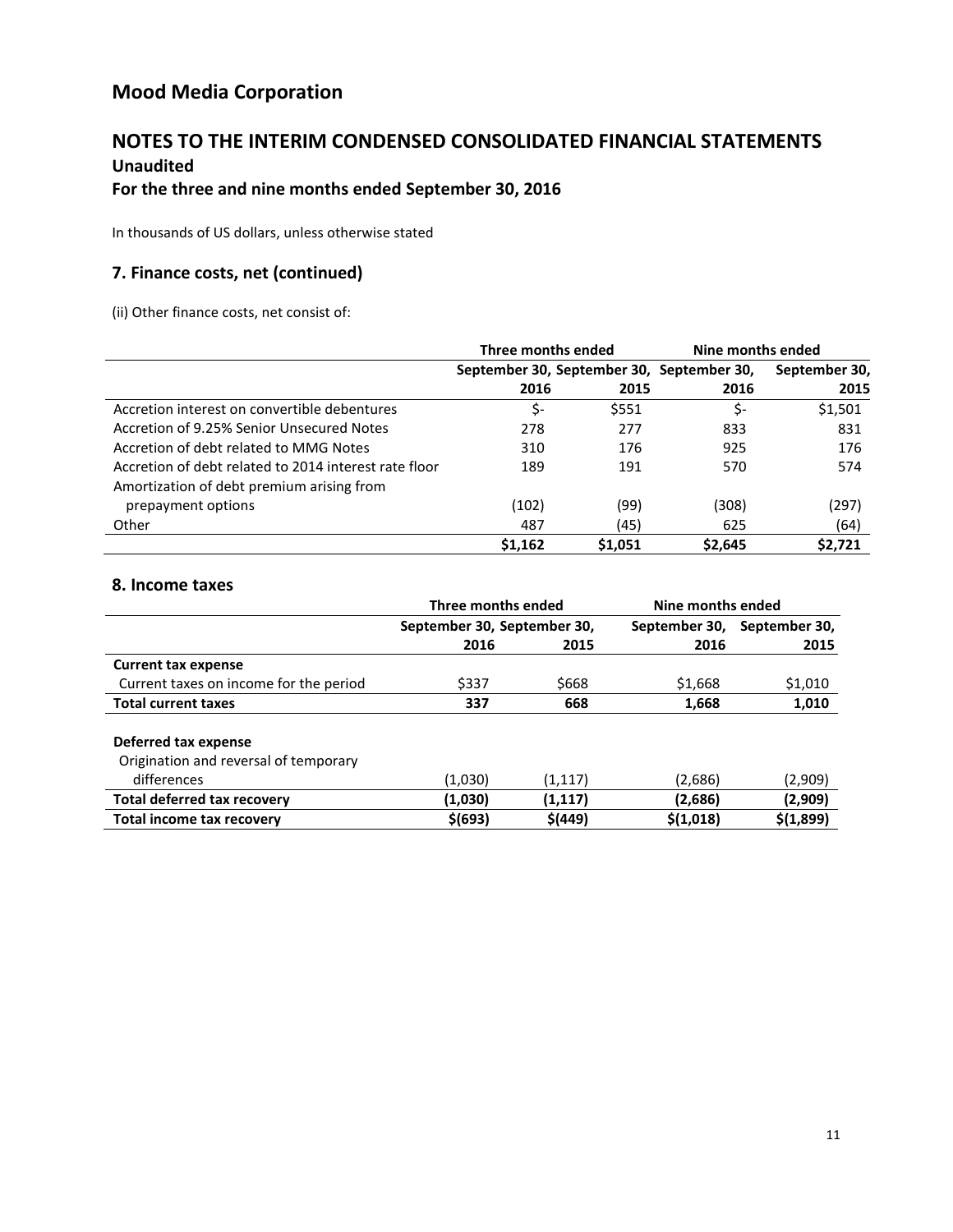## **NOTES TO THE INTERIM CONDENSED CONSOLIDATED FINANCIAL STATEMENTS Unaudited**

## **For the three and nine months ended September 30, 2016**

In thousands of US dollars, unless otherwise stated

### **9. Loans and borrowings**

|                                                 | September 30, 2016 | December 31, 2015 |
|-------------------------------------------------|--------------------|-------------------|
| Due in less than one year:                      |                    |                   |
| 2014 First Lien Credit Facilities               | \$2,350            | \$2,350           |
| 2014 First Lien Revolving Facility              | 6,000              | 6,000             |
|                                                 | 8,350              | 8,350             |
| Due in more than one year:                      |                    |                   |
| 9.25% Senior Unsecured Notes                    | 350,000            | 350,000           |
| Unamortized discount – financing costs          | (4, 576)           | (5,409)           |
| Unamortized premium - prepayment option         | 1,613              | 1,910             |
|                                                 | 347,037            | 346,501           |
|                                                 |                    |                   |
| MMG Notes (i)                                   | 50,000             | 50,000            |
| Unamortized discount – financing costs          | (9,654)            | (10, 268)         |
| Unamortized discount – prepayment option        | 106                | 113               |
|                                                 | 40,452             | 39,845            |
|                                                 |                    |                   |
| 2014 First Lien Credit Facilities               | 226,776            | 228,538           |
| Unamortized discount - 2014 interest rate floor | (2,003)            | (2,574)           |
|                                                 | 224,773            | 225,964           |
|                                                 | 612,262            | 612,310           |
| <b>Total loans and borrowings</b>               | \$620,612          | \$620,660         |

|                            |                  | 2014 First Lien Credit | 9.25% Senior           |
|----------------------------|------------------|------------------------|------------------------|
| Loans and borrowing terms: | <b>MMG Notes</b> | <b>Facilities</b>      | <b>Unsecured Notes</b> |
| Closing date               | August 6, 2015   | May 1, 2014            | October 19, 2012       |
| Maturity date              | August 6, 2023   | May 1, 2019            | October 15, 2020       |
| Interest rate              | 10%              | 7%                     | 9.25%                  |
| Effective interest rate    | 12.52%           | 7.74%                  | 9.46%                  |

As at September 30, 2016, the Company had available \$8,010 under the 2014 Revolving Credit Facility and outstanding letters of credit of \$990. The 2014 First Lien Credit Facilities are subject to the maintenance of financial covenants and the Company was in compliance with its covenants as at September 30, 2016.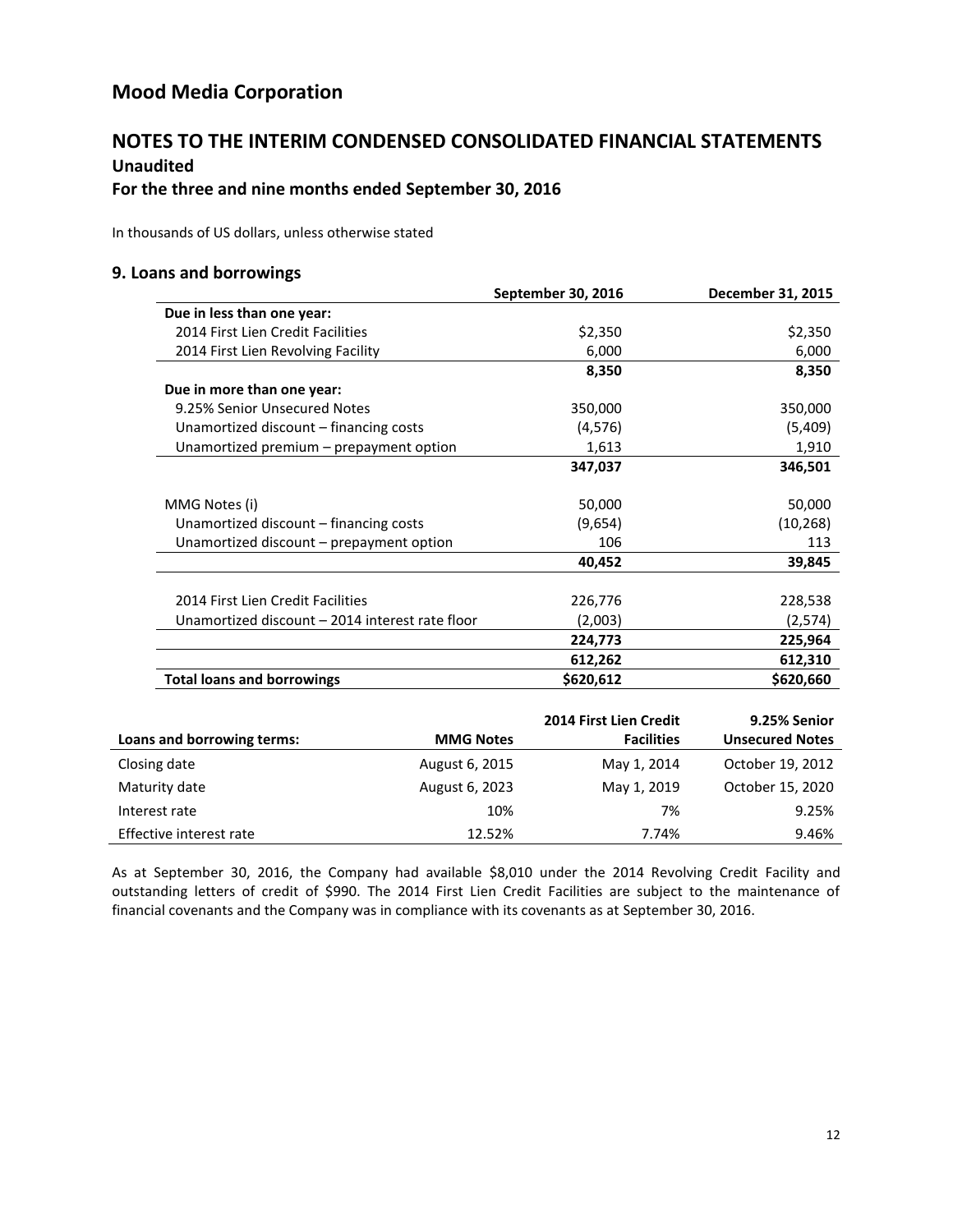# **NOTES TO THE INTERIM CONDENSED CONSOLIDATED FINANCIAL STATEMENTS**

## **Unaudited**

## **For the three and nine months ended September 30, 2016**

In thousands of US dollars, unless otherwise stated

## **9. Loans and borrowings (continued)**

#### **(i) Private Placement of 10% Senior Unsecured Notes by Mood Media Group S.A. ("MMG")**

In connection with the issuance of the MMG Notes, the Company is subject to certain covenants including, but not limited to, restrictions on mergers and sales of assets, restricted payments and restrictions on debt and lien incurrence. In addition, selected consolidation information for MMG and its subsidiaries is presented below to comply with certain disclosure requirements of the MMG Notes indenture. This information has been extracted from the MMG consolidated financial statements that have been prepared in accordance with IFRS and following accounting policies consistent with the Company's accounting policies. MMG's consolidated financial statements do not include adjustments related to the Company's purchase price allocation related to the Company's acquisition of MMG or its subsidiaries.

#### **MMG's Consolidated Statement of Financial Position**

|                                          | September 30, 2016 |
|------------------------------------------|--------------------|
| <b>ASSETS</b>                            |                    |
| Net intercompany trade balances          | \$712              |
| Current assets                           | 63,724             |
| Property and equipment, net              | 10,493             |
| Goodwill and intangible assets           | 74,537             |
| Other long-term assets                   | 8,392              |
| <b>Total assets</b>                      | 157,858            |
| <b>LIABILITIES AND EQUITY</b>            |                    |
| Other current liabilities                | 53,312             |
| Long-term debt                           | 40,453             |
| Intercompany long-term debt              | 147,320            |
| Other long-term liabilities              | 3,200              |
| Non-controlling interests                | 259                |
| Equity attributable to owners of MMG (i) | (86,686)           |
| <b>Total liabilities and equity</b>      | \$157,858          |

(i) Equity attributable to owners of MMG is prepared under a consolidation basis in accordance with IFRS and does not equate to the aggregate of the legal entities' stated share capital or equity within MMG.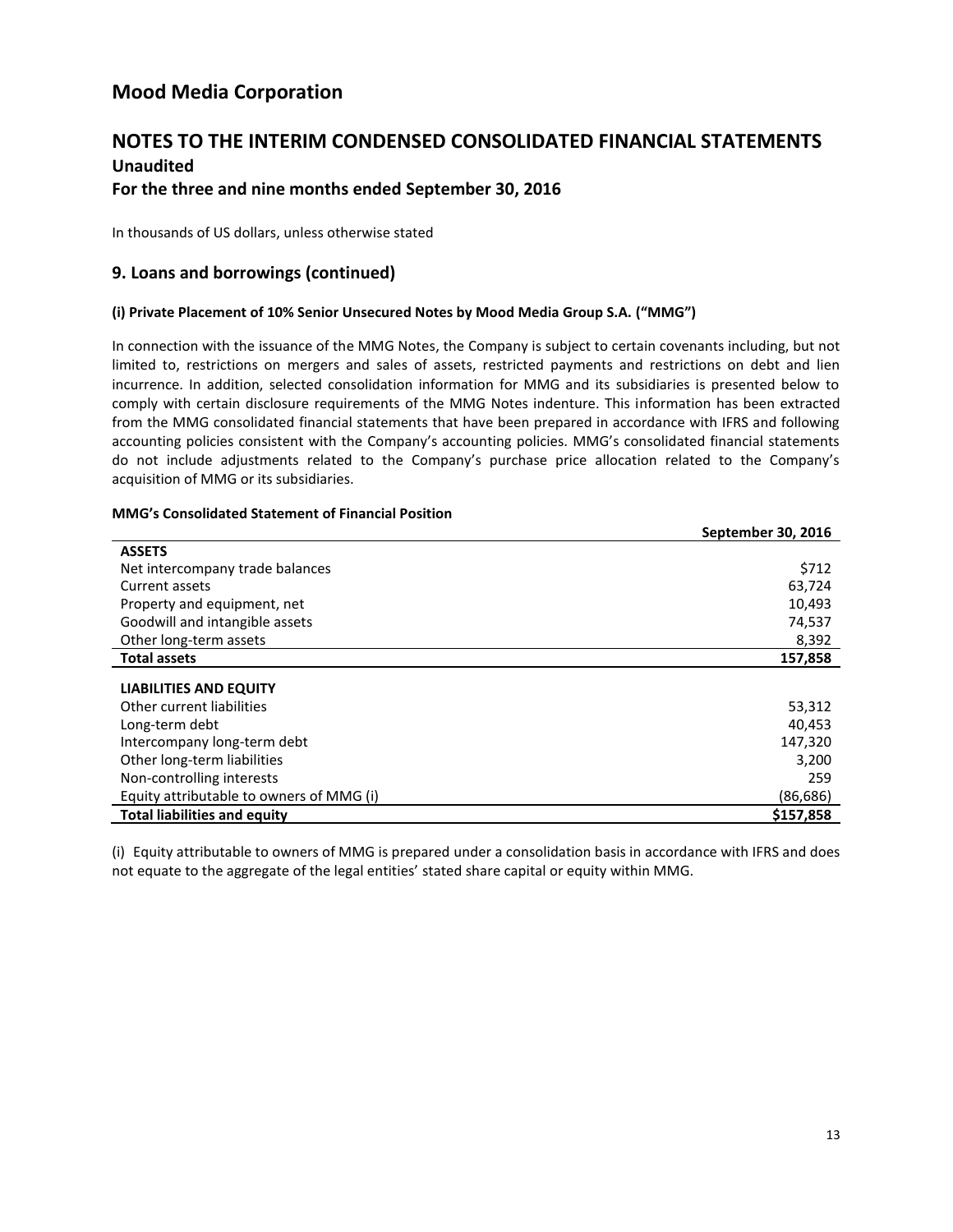## **NOTES TO THE INTERIM CONDENSED CONSOLIDATED FINANCIAL STATEMENTS Unaudited**

## **For the three and nine months ended September 30, 2016**

In thousands of US dollars, unless otherwise stated

### **9. Loans and borrowings (continued)**

#### **MMG's Consolidated Statement of Loss**

|                                                 | Nine months ended  |
|-------------------------------------------------|--------------------|
|                                                 | September 30, 2016 |
| Revenue                                         | \$125.452          |
| <b>Expenses</b>                                 |                    |
| Cost of sales                                   | 59,592             |
| Operating expenses                              | 50,807             |
| Depreciation and amortization                   | 5,948              |
| Other expenses                                  | 4,432              |
| Foreign exchange gain on financing transactions | (2, 168)           |
| Finance costs, net                              | 11,579             |
| Loss on sale of operations                      | 2,760              |
| Income tax charge                               | 1,052              |
| Loss for the period                             | (8,550)            |
| Segment profit (i)                              | \$15,053           |

(i) Segment profit is a non-IFRS measure and is considered by executive management as one of the key drivers for the purpose of making decisions about performance assessment and resource allocation of each operating segment. It is prepared on a consistent basis and calculated by reducing revenue by cost of sales and operating expenses. The non-IFRS measure does not have a standardized meaning, and therefore is unlikely to be comparable to similarly titled measures reported by other companies. MMG's segment profit is substantially the same as the collective segment profit of In-store media International and BIS operating segments excluding intergroup revenue and expenses and certain subsidiaries, individually and in the aggregate considered to be immaterial, that are not MMG subsidiaries. Except for finance costs, net, foreign exchange gain or loss on financing transactions and inter-group management charges that are included in other expenses, there are no significant inter-group transactions that have a significant net impact on segment profit in MMG's Consolidated Statement of Loss.

Reconciliation of segment profit to loss for the period:

|                                                 | Nine months ended  |
|-------------------------------------------------|--------------------|
|                                                 | September 30, 2016 |
| Segment profit                                  | \$15,053           |
| Depreciation and amortization                   | 5,948              |
| Other expenses                                  | 4,432              |
| Foreign exchange gain on financing transactions | (2, 168)           |
| Finance costs, net                              | 11,579             |
| Loss on sale of operation                       | 2,760              |
| Income tax charge                               | 1,052              |
| Loss for the period                             | $$$ (8,550)        |
|                                                 |                    |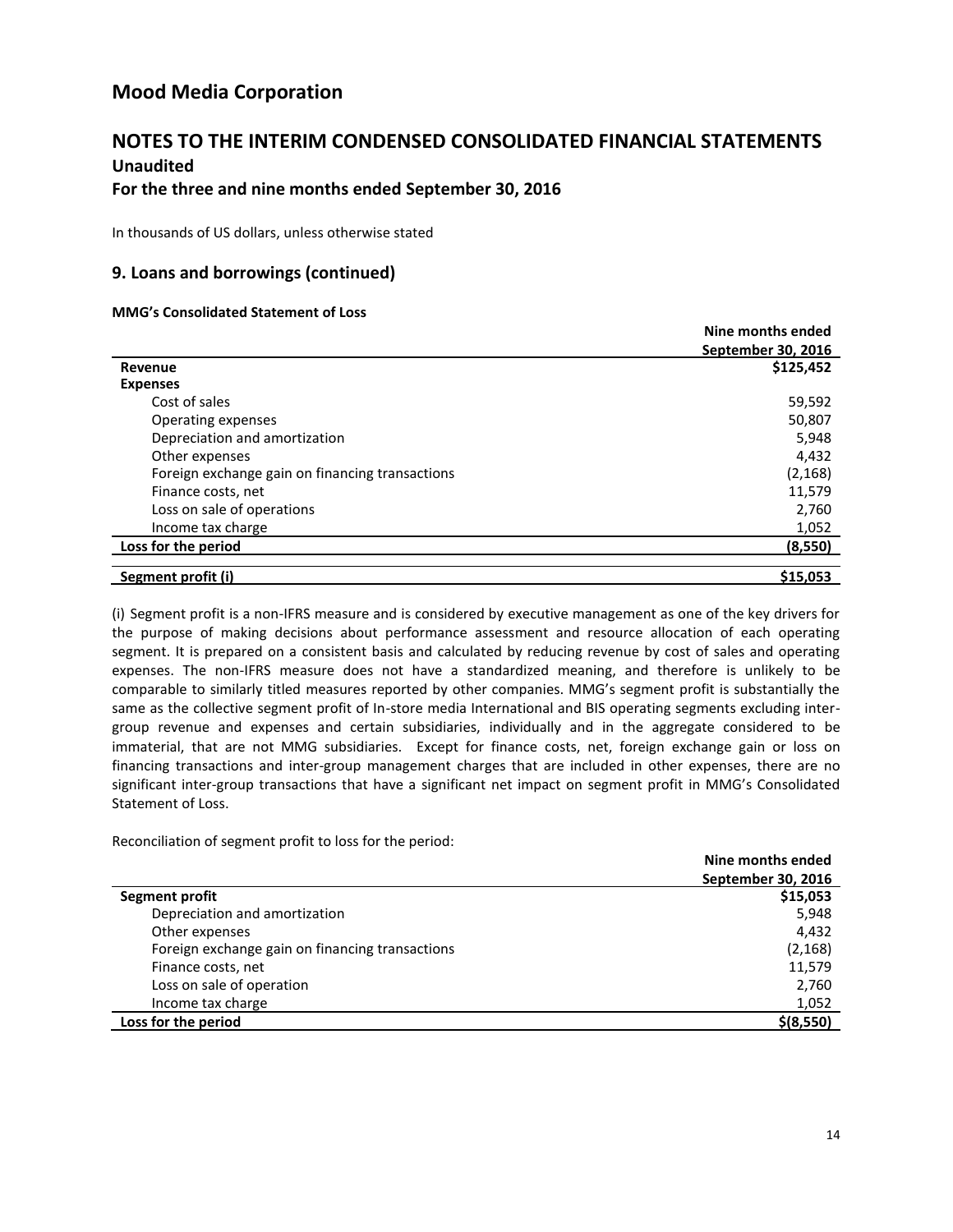## **NOTES TO THE INTERIM CONDENSED CONSOLIDATED FINANCIAL STATEMENTS Unaudited**

### **For the three and nine months ended September 30, 2016**

In thousands of US dollars, unless otherwise stated

## **9. Loans and borrowings (continued)**

#### **MMG's Consolidated Statement of Cash Flows**

|                                             | Nine months ended  |
|---------------------------------------------|--------------------|
|                                             | September 30, 2016 |
| Net cash flows from operating activities    | \$6,004            |
| Net cash flows used in investing activities | (3,744)            |
| Net cash flows used in financing activities | (2, 292)           |
| Net decrease in cash                        | (32)               |
| Net foreign exchange gain on cash balances  | 290                |
| Cash at beginning of period                 | 9,427              |
| Cash at end of period                       | \$9,685            |

## **10. Other financial assets and financial liabilities**

|                                          | September 30, 2016 | December 31, 2015 |
|------------------------------------------|--------------------|-------------------|
| <b>Other financial assets</b>            |                    |                   |
| Prepayment option - MMG Notes            | \$3                | \$3               |
| <b>Total other financial assets</b>      | \$3                | \$3               |
|                                          |                    |                   |
| Due in more than one year                | \$3                | \$3               |
| <b>Total other financial assets</b>      | \$3                | \$3               |
|                                          |                    |                   |
| <b>Other financial liabilities</b>       |                    |                   |
| Finance leases                           | \$2,925            | \$3,413           |
| Forward contracts                        | 47                 |                   |
| 2014 interest rate floor                 | 1,167              | 1,294             |
| Technomedia contingent consideration (i) | 3,511              | 5,224             |
| <b>Total other financial liabilities</b> | \$7,650            | \$9,931           |
|                                          |                    |                   |
| Due in less than one year                | \$4,991            | \$6,848           |
| Due in more than one year                | 2,659              | 3,083             |
| <b>Total other financial liabilities</b> | \$7,650            | \$9,931           |

(i) On October 7, 2014, the Company amended the securities purchase agreement for Technomedia. The amendment revised the existing contingent consideration earn-out by stipulating that for the calendar year 2014 and each of the following three years, a cash payment equal to a percentage of Technomedia's earnings would be payable in the event that Technomedia achieves certain performance thresholds. The Company records this potential contingent consideration at its fair value at each reporting period by using the probability of expected outcomes. The change in fair value of the Technomedia contingent consideration earn-out is included within other expenses in the interim consolidated statements of loss (note 6).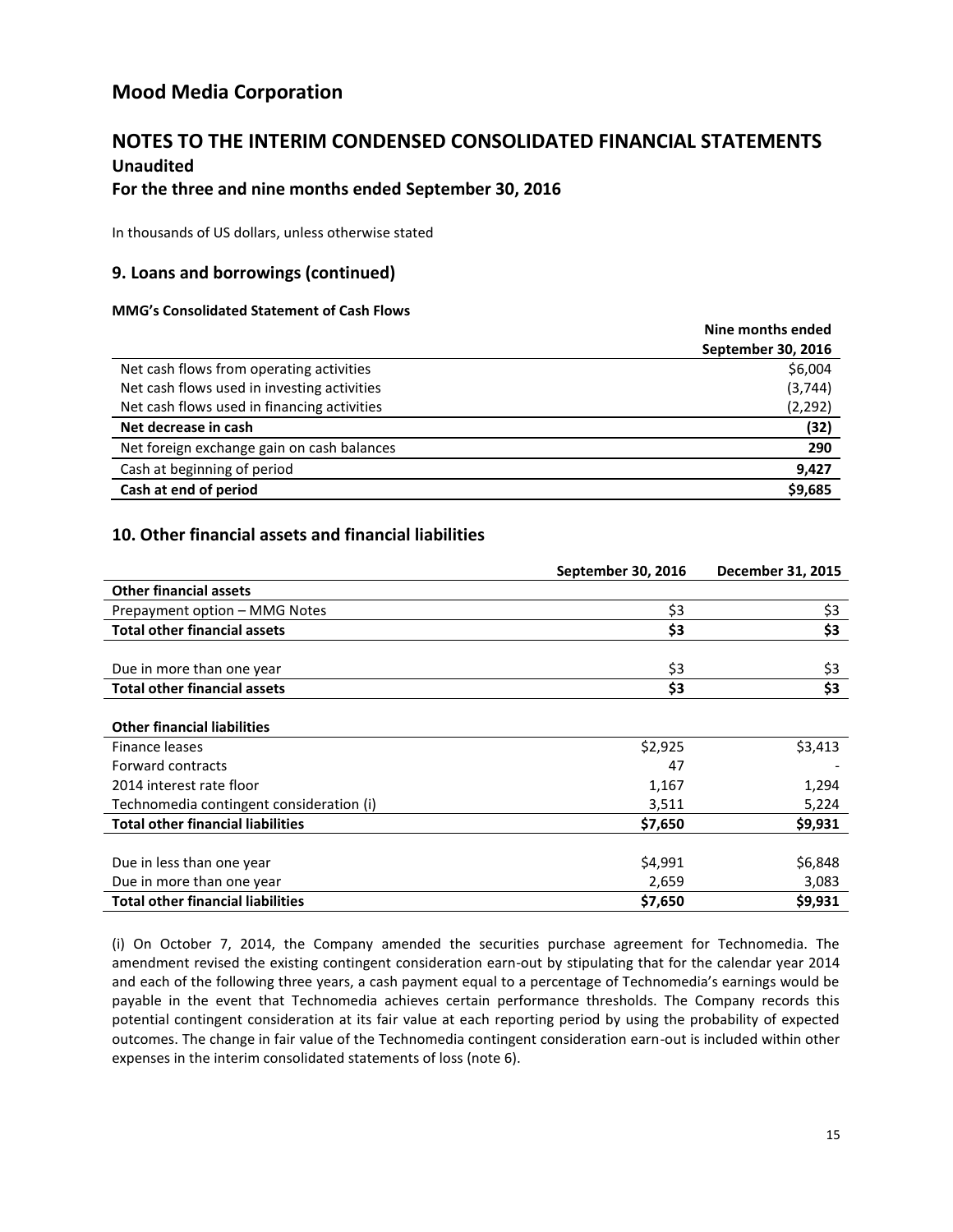## **NOTES TO THE INTERIM CONDENSED CONSOLIDATED FINANCIAL STATEMENTS Unaudited For the three and nine months ended September 30, 2016**

In thousands of US dollars, unless otherwise stated

## **10. Other financial assets and financial liabilities (continued)**

#### **Currency risk**

The functional currency of the parent Company is US dollars. Currency risk arises because the amount of the local currency revenue, expenses, cash flows, receivables and payables for transactions denominated in foreign currencies may vary due to changes in exchange rates and because the non-US-denominated financial statements of the Company's subsidiaries may vary on consolidation into US dollars.

The most significant currency exposure arises from the Euro currency. Certain of the Company's foreign subsidiaries hold intercompany loans denominated in US dollars rather than their functional currencies. For the three and nine months ended September 30, 2016, the amount recognized in foreign exchange (gain) loss on financing transactions was a gain of \$(1,279) and \$(2,365), respectively (a \$(553) gain and \$14,254 loss for the three months and nine months ended September 30, 2015, respectively). A 1% movement in the EUR/USD exchange rate applied to balances outstanding at September 30, 2016 would, all else being equal, result in a change to the foreign exchange gain or loss on intercompany financing transactions of approximately \$1,400.

During the three months ended March 31, 2016, a subsidiary of the Company with the functional currency of British Pounds entered into two USD forward contracts with a notional amount equal to the interest payments related to the MMG Notes. During the three months ended March 31, 2015, the Company entered into a series of Euro and AUD average rate forward contracts, as well as into a Euro forward contract. The 2016 and 2015 contracts are not designated as hedges for accounting purposes; they are measured at fair value at each reporting date by reference to prices provided by counterparties.

#### **2016 currency contracts**

The following is a table of the USD forward contracts of the Company. The changes in fair value and settled loss are included within finance costs, net. For the three and nine months ended September 30, 2016, the amount reflected in finance costs was a charge of \$32 and \$102, respectively.

| Forward date       | April 25, 2016 | <b>October 25, 2016</b> |
|--------------------|----------------|-------------------------|
| Reference currency | USD            | USD                     |
| Notional           | \$2,500        | \$2,500                 |
| Forward rate       | 1.098          | 1.1033                  |

#### **2015 currency contracts**

The following is a table of the Euro and AUD average rate forward contracts of the Company. The changes in fair value and settled gains were included within operating expenses. For the three and nine months ended September 30, 2015, the amount reflected in operating expenses was a credit of \$83 and credit of \$864, respectively.

| Forward date       |        | <b>March 31, 2015</b> | June 30, 2015 |        | September 30, 2015 |        | December 31, 2015 |        |
|--------------------|--------|-----------------------|---------------|--------|--------------------|--------|-------------------|--------|
| Reference currency | EUR    | AUD                   | EUR           | AUD    | EUR                | AUD    | EUR               | AUD    |
| Notional           | €3.700 | \$700                 | €4.000        | \$700  | €3.800             | \$700  | €5.200            | \$700  |
| Forward rate       | .1593  | 0.8002                | 1.1589        | 0.7952 | 1.1598             | 0.7892 | 1.1612            | 0.7822 |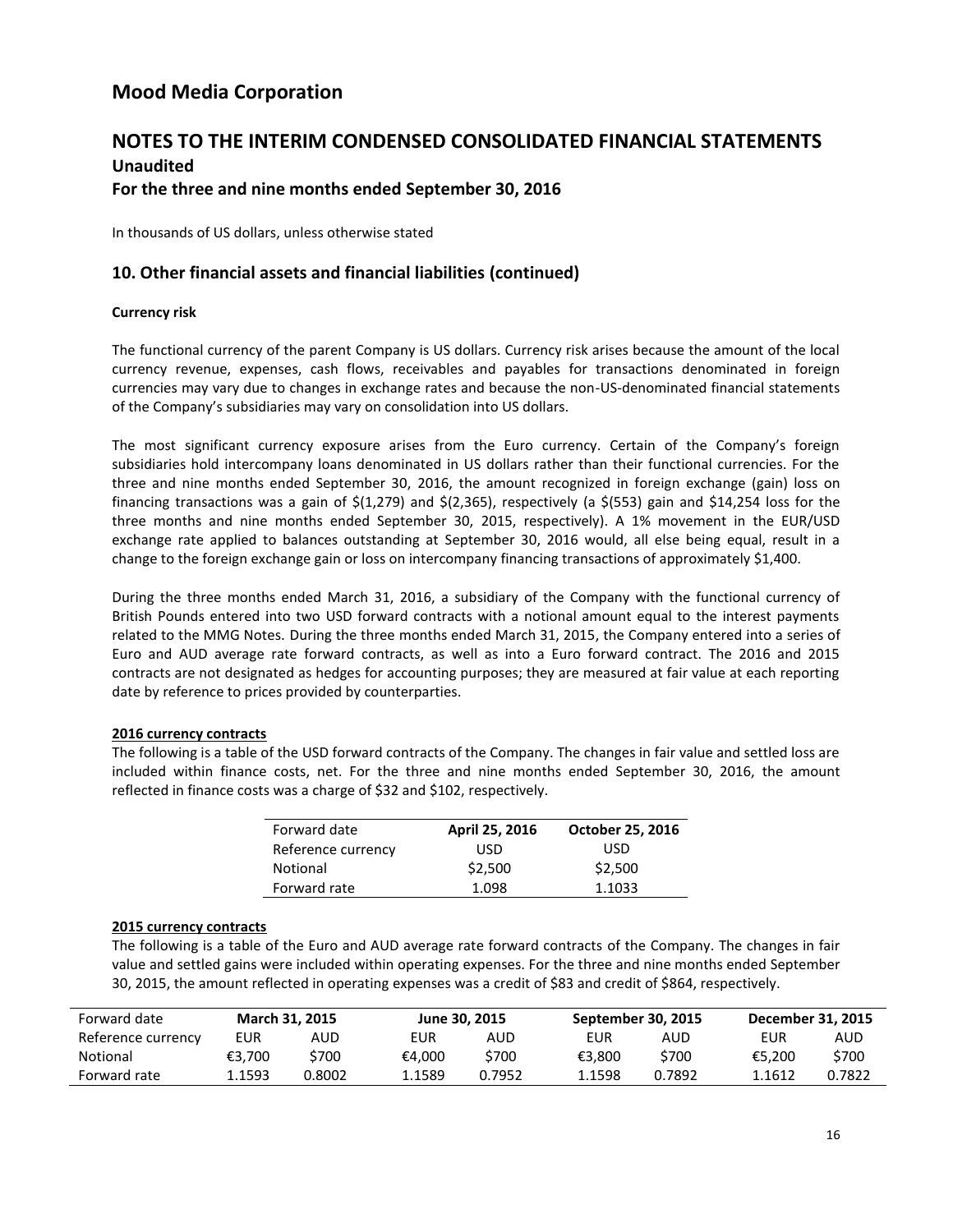## **NOTES TO THE INTERIM CONDENSED CONSOLIDATED FINANCIAL STATEMENTS Unaudited**

## **For the three and nine months ended September 30, 2016**

In thousands of US dollars, unless otherwise stated

## **10. Other financial assets and financial liabilities (continued)**

The following Euro cash remittance forward contract is reflected as a change in fair value included within finance costs, net. The gain reflected for the three and nine months ended September 30, 2015 was nil and \$396, respectively.

| Forward date       | April 14, 2015 |
|--------------------|----------------|
| Reference currency | FUR            |
| Notional           | €4,000         |
| Forward rate       | 1.1585         |

#### **Fair value**

The book values of the Company's financial assets and financial liabilities approximate the fair values of such items as at September 30, 2016 and December 31, 2015, with the following exceptions summarized below:

|                              | September 30, 2016 | December 31, 2015 |
|------------------------------|--------------------|-------------------|
| 9.25% Senior Unsecured Notes |                    |                   |
| Book value                   | \$347.037          | \$346.501         |
| Fair value                   | \$273,875          | \$227,500         |
|                              |                    |                   |

The following tables present information about the Company's financial assets and liabilities measured at fair value on a recurring basis and indicate the fair value hierarchy of the valuation techniques used to determine such fair values.

|                                    |              | Level 1                 | Level <sub>2</sub>       | Level 3            |
|------------------------------------|--------------|-------------------------|--------------------------|--------------------|
|                                    |              | <b>Quoted prices in</b> |                          | <b>Significant</b> |
| Fair value as at                   |              | active markets for      | <b>Significant other</b> | unobservable       |
| September 30, 2016                 | Total        | identical assets        | observable inputs        | inputs             |
| 2014 interest rate floor           | \$(1,167)    | \$-                     | \$(1,167)                | \$-                |
| USD forward contracts              | (47)         |                         | (47)                     |                    |
| Prepayment option - MMG Notes      | 3            |                         | 3                        |                    |
|                                    |              |                         |                          |                    |
|                                    |              | Level 1                 | Level 2                  | Level 3            |
|                                    |              | <b>Quoted prices in</b> |                          | <b>Significant</b> |
|                                    |              | active markets for      | <b>Significant other</b> | unobservable       |
| Fair value as at December 31, 2015 | <b>Total</b> | identical assets        | observable inputs        | inputs             |
| 2014 interest rate floor           | \$(1,294)    | \$-                     | \$(1,294)                | \$-                |
| Prepayment option - MMG Notes      | 3            |                         |                          |                    |

There have been no transfers between any levels of the fair value hierarchy during the three and nine months ended September 30, 2016 or during the comparative period. There were also no changes in the purpose of any financial asset or liability that subsequently resulted in a different classification of that asset or liability.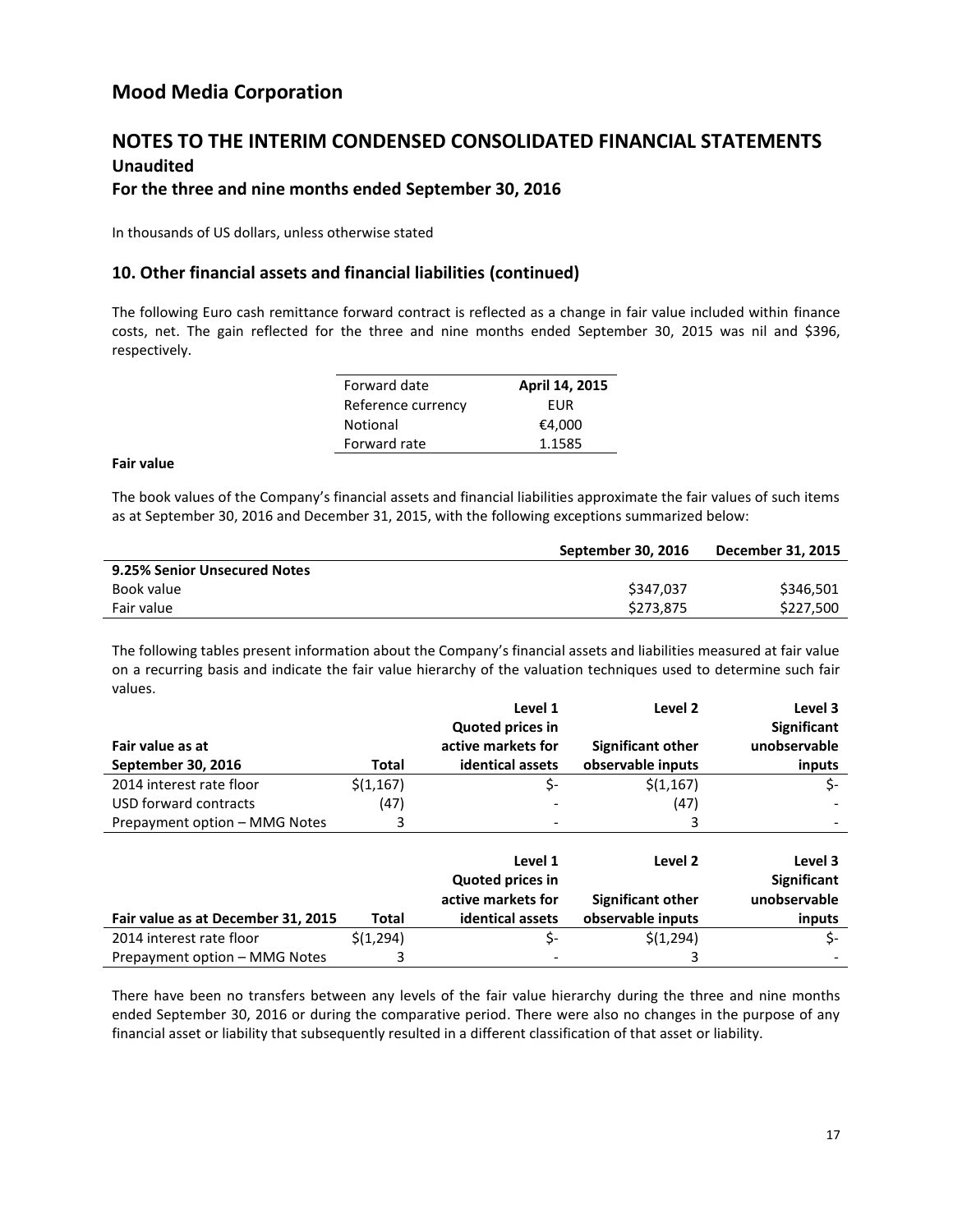## **NOTES TO THE INTERIM CONDENSED CONSOLIDATED FINANCIAL STATEMENTS Unaudited For the three and nine months ended September 30, 2016**

In thousands of US dollars, unless otherwise stated

## **11. Share-based compensation**

#### **Equity-settled share options**

The Company has a share option plan for its employees, directors and consultants, whereby share options may be granted subject to certain terms and conditions. The issuance of share options is determined by the Board of Directors of the Company. The aggregate number of shares of the Company that may be issued under the share option plan is limited to 10% of the number of issued and outstanding common shares at the time. The exercise price of share options must not be less than the fair market value of the common shares on the date that the option is granted. Share options issued under the 2014 share option plan vest at the rate of 33.3% on each of the three subsequent anniversaries of the grant date and are subject to the recipient remaining employed with the Company. All of the vested share options must be exercised no later than five years after the grant date. With the adoption of the Company's 2014 share option plan, on May 13, 2014, no further grants of options were made pursuant to the former option plans. Options previously granted under former plans will continue to vest. The Company uses the Black-Scholes option pricing model to determine the fair value of options issued.

The share-based compensation expense recognized for the three and nine months ended September 30, 2016 relating to equity-settled share and option transactions was \$91 and \$8, respectively (three months ended September 30, 2015 was \$308 and nine months ended September 30, 2015 was \$759).

|                                       | September 30, 2016       |                          | September 30, 2015 |        |
|---------------------------------------|--------------------------|--------------------------|--------------------|--------|
|                                       | <b>Number</b>            | price                    | <b>Number</b>      | price  |
| Outstanding at beginning of year      | 14,143,300               | \$1.22                   | 15,333,300         | \$1.32 |
| Granted during the period             | $\overline{\phantom{a}}$ | $\overline{\phantom{a}}$ | 60.000             | 0.62   |
| Forfeited/cancelled during the period | (4,790,000)              | 2.04                     | (298, 334)         | 1.16   |
| Outstanding at end of period          | 9,353,300                | 0.80                     | 15,094,966         | 1.33   |

**Exercisable at end of period 6,932,472 \$0.86 9,473,293 \$1.75**

Changes in the number of options, with their weighted average exercise prices, are summarized below:

The following information relates to share options that were outstanding as at September 30, 2016:

| Range of exercise prices | <b>Number of options</b> | Weighted average remaining<br>contractual life (years) | Weighted average<br>exercise price |
|--------------------------|--------------------------|--------------------------------------------------------|------------------------------------|
| \$0.31-\$1.50            | 8,878,300                | 4.25                                                   | \$0.72                             |
| $$1.51 - $2.50$          | 275,000                  | 4.86                                                   | 1.72                               |
| \$2.51-\$3.50            | 200,000                  | 5.15                                                   | 2.96                               |
|                          | 9,353,300                | 4.29                                                   | \$0.80                             |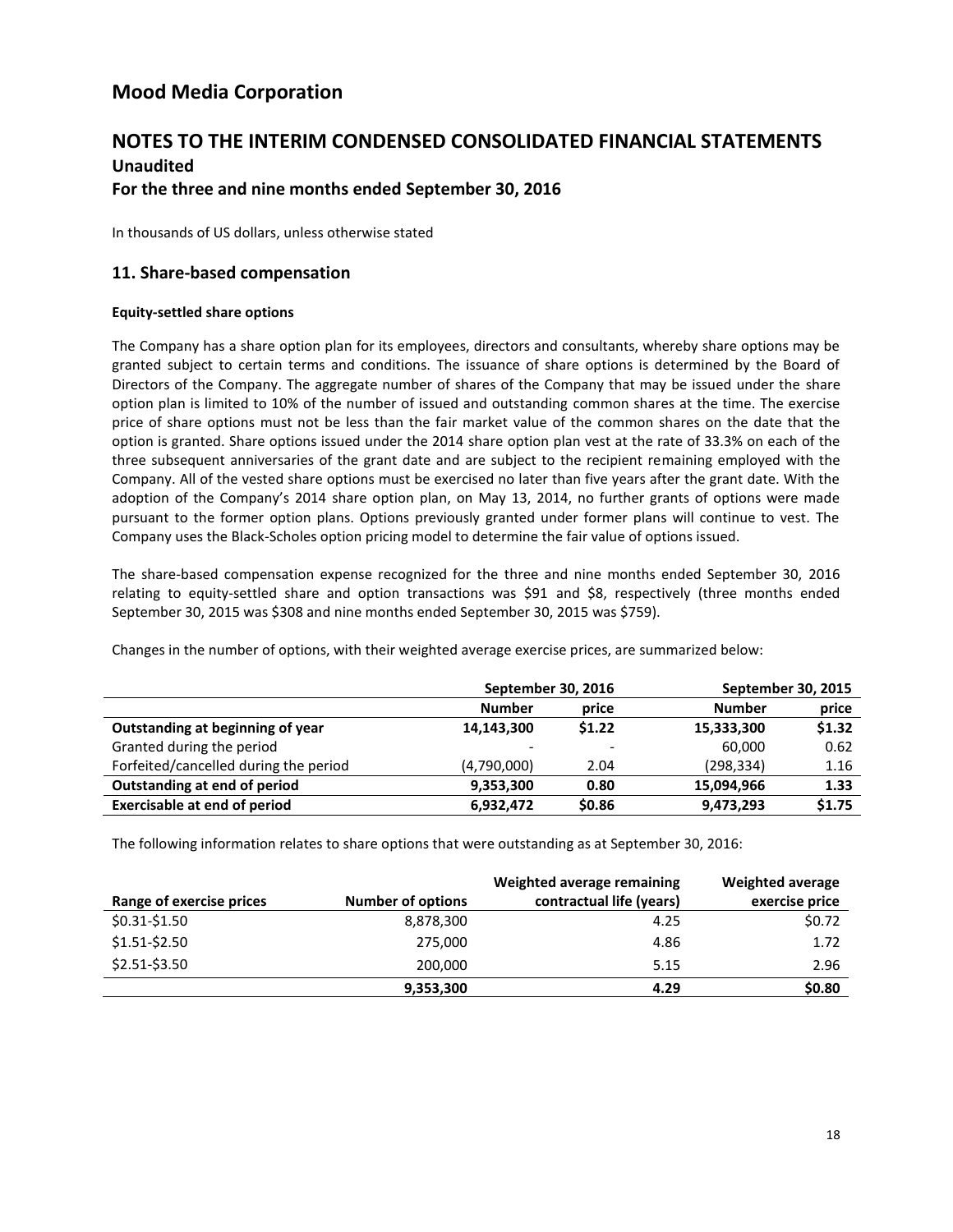## **NOTES TO THE INTERIM CONDENSED CONSOLIDATED FINANCIAL STATEMENTS Unaudited For the three and nine months ended September 30, 2016**

In thousands of US dollars, unless otherwise stated

## **11. Share-based compensation (continued)**

#### **Deferred Share Units**

Effective May 7, 2015, the Company adopted a Deferred Share Unit ("DSU") plan for directors and employees of the Company and its subsidiaries. The issuance of DSUs is determined by the Board of Directors of the Company. The aggregate number of DSUs that may be issued under the DSU plan together with the share option plan is limited to 10% of the total number of common shares issued and outstanding of the Company. DSUs issued specifically to non-employee directors have additional limitations. The number of DSUs that a non-employee director is entitled to receive in a fiscal year is based upon the percentage of their annual retainer that the participant has elected to receive in DSUs multiplied by the portion of their annual retainer divided by the share price.

A DSU is equal in value to one common share of the Company. The shares are issued on the basis of the volume weighted average trading price of the common shares on the Toronto Stock Exchange for the five consecutive trading days immediately preceding the date of issue. Additional DSUs are credited to reflect any dividends paid on common shares. The Company uses the Black-Scholes option pricing model with market related inputs to determine the fair value of DSUs granted. DSUs granted to employees of the Company vest and are payable at the rate of 33.3% on each of the three subsequent anniversaries of the grant date and are subject to the participant remaining employed with the Company. DSUs granted to non-employee directors vest immediately and are payable upon the participant ceasing to hold any position as a director or employee.

Non-U.S. participants are entitled to redeem their DSUs for (a) common shares, net of withholdings, (b) as a cash payment equal to the fair market value of the equivalent number of common shares, net of withholdings, or (c) a percentage of each. For DSUs granted to Non-U.S. participants that are non-employee directors, a liability and an operating expense are recorded in the year DSUs are granted at fair market value and changes in the fair market value of outstanding DSUs at each reporting date are recorded as an operating expense in the period that they occur. DSUs granted to Non-U.S. participants that are employees of the Company are expensed using the straightline method for each individual tranche over the vesting period to operating expenses. The offsetting entry to operating expenses is an increase to liabilities in trade and other payables within the interim consolidated statement of financial position. The liability is measured initially and subsequently fair valued at each reporting date through operating expenses until the liability is redeemed.

U.S. participants are only entitled to receive their DSUs in the form of a cash payment equal to the fair market value of the equivalent number of common shares, net of withholdings, however, the Company may elect to make all or any portion of such payment in the form of common shares. DSUs granted at fair market value to U.S. participants that are non-employee directors are expensed immediately to share-based compensation expense with the offset to contributed surplus. DSUs granted at fair market value to US participants that are employees of the Company are expensed using the straight-line method for each individual tranche over the vesting period to share-based compensation expense. The offsetting entry to share-based compensation expense is an increase to contributed surplus. Any changes to fair market value at the time of redemption are also recorded as share-based compensation.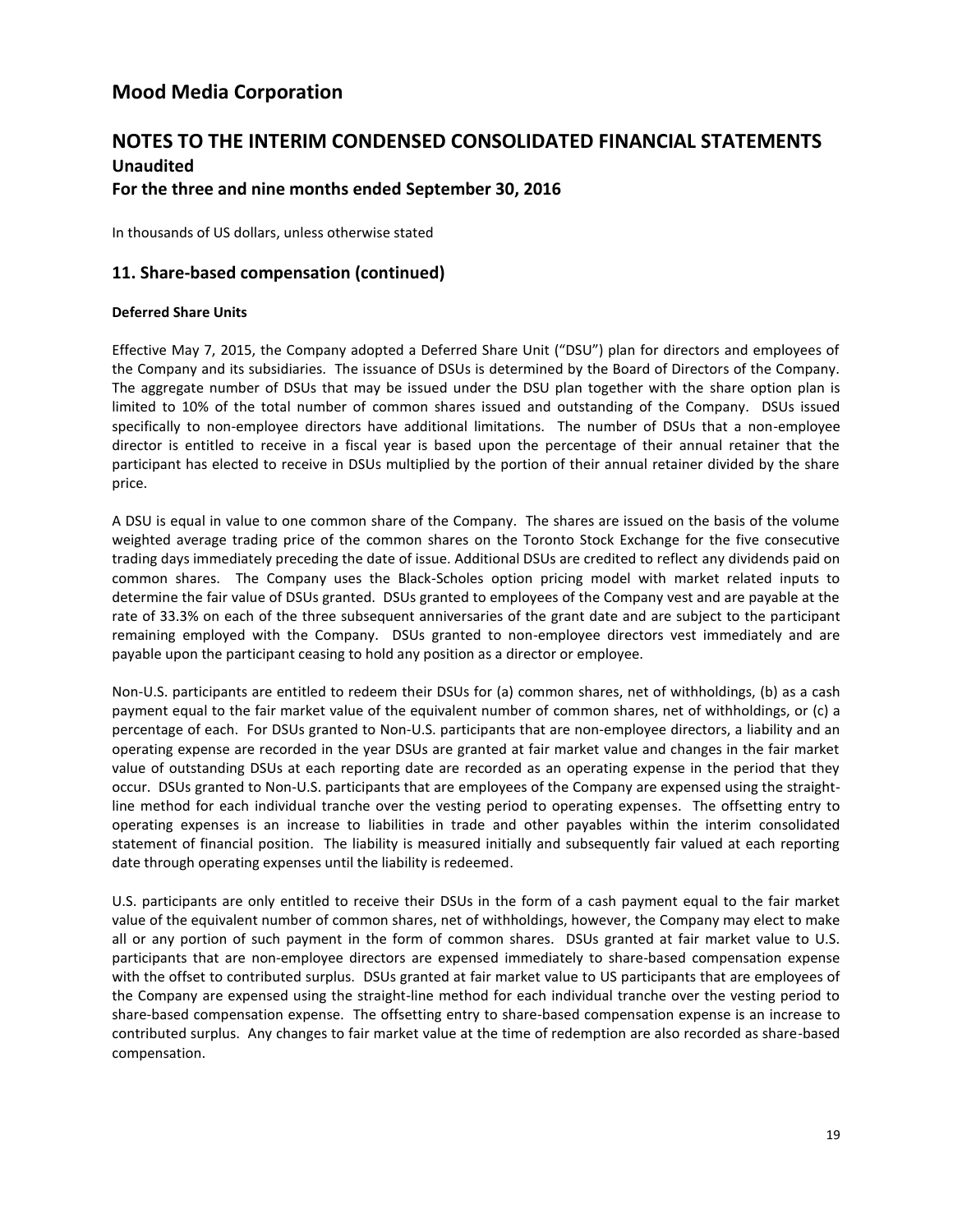## **NOTES TO THE INTERIM CONDENSED CONSOLIDATED FINANCIAL STATEMENTS Unaudited**

### **For the three and nine months ended September 30, 2016**

In thousands of US dollars, unless otherwise stated

### **11. Share-based compensation (continued)**

The operating expense recognized for the three and nine months ended September 30, 2016 relating to DSU transactions was \$14 and \$17, respectively (three and nine months ended September 30, 2015 was \$42). The share-based compensation expense recognized for the three and nine months ended September 30, 2016 relating to DSU transactions was \$111 and \$314, respectively (three and nine months ended September 30, 2015 was \$109).

A summary of DSU transactions during the period is as follows:

|                                  | September 30, 2016 | <b>September 30, 2015</b> |
|----------------------------------|--------------------|---------------------------|
|                                  | <b>Number</b>      | <b>Number</b>             |
| Outstanding at beginning of year | 3,542,284          |                           |
| Granted during the period        |                    | 3,586,310                 |
| Redeemed during the period       | (85, 799)          |                           |
| Cancelled during the period      | (113, 477)         | (44, 026)                 |
| Outstanding at end of period     | 3,343,008          | 3,542,284                 |
| Vested at end of period          | 1,235,424          | 210,693                   |

As at September 30, 2016, the 3,343,008 units outstanding consisted of 324,698 liability awards valued at \$45 and 3,018,310 equity awards (as at September 30, 2015, there were 523,974 liability awards valued at \$125 and 3,018,310 equity awards).

#### **Warrants**

The following warrants were outstanding as at September 30, 2016:

|              | Number     | <b>Exercise price</b> | <b>Expiry date</b> |
|--------------|------------|-----------------------|--------------------|
| MMG Warrants | 21,700,000 | CAD \$0.80            | August 2023        |

Warrants are recorded at the time of the grant for an amount based on the Black-Scholes option pricing model, which is affected by the Company's share price, as well as assumptions regarding a number of subjective variables.

### **12. Contingencies**

From time to time, the Company encounters disputes and is sometimes subject to claims from third parties in relation to its normal course of operations. The Company generally believes the claims to be without merit and will consult with its legal counsel to vigorously defend its position. The aggregate provision for various claims at September 30, 2016 was immaterial.

On April 2, 2015, SoundExchange filed suit against Muzak LLC in the U.S. District Court for the District of Columbia alleging that Muzak underpaid royalties for its consumer residential music channels for satellite and cable television subscribers. On March 8, 2016, the court granted Muzak's motion to dismiss and dismissed the case; however, SoundExchange filed a notice appealing the court's ruling on April 5, 2016. Mood Media believes that SoundExchange's position is without merit, and Mood Media will vigorously defend itself in this matter**.**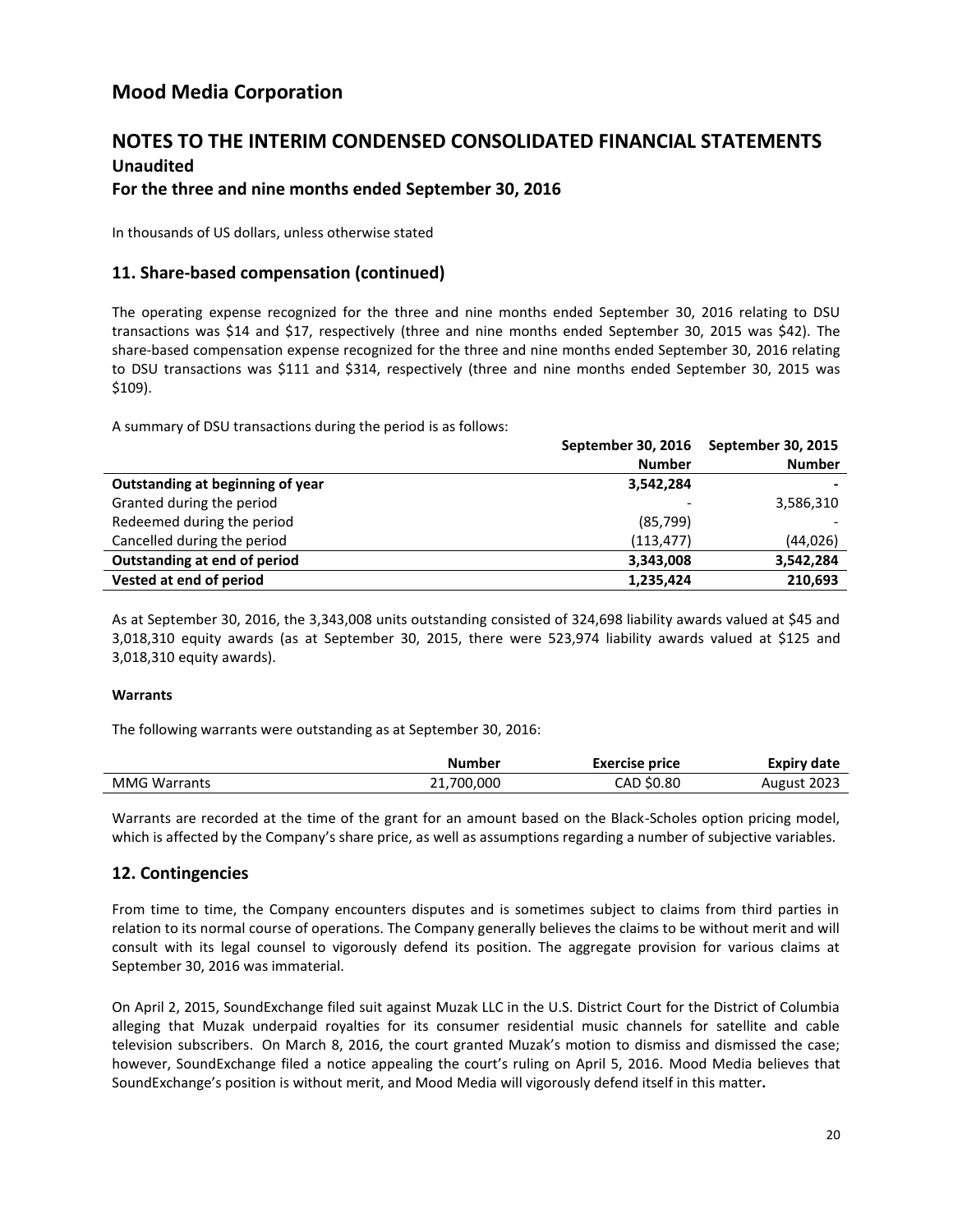## **NOTES TO THE INTERIM CONDENSED CONSOLIDATED FINANCIAL STATEMENTS Unaudited For the three and nine months ended September 30, 2016**

In thousands of US dollars, unless otherwise stated

## **12. Contingencies (continued)**

The Company received notice of recording of a default judgment in Orange County, Florida, on or about October 29, 2016. The original judgment was rendered in the Superior Court of Washington State against two of the Company's subsidiaries, Technomedia Solutions, LLC and ServiceNET EXP, LLC (both of which are considered immaterial or non-significant subsidiaries under the Company's debt agreements). The underlying action involved claims arising out of the termination of an employment relationship that occurred prior to Mood Media's acquisition of Technomedia Solutions, LLC and ServiceNET EXP, LLC. The Company on behalf of its subsidiaries intends to challenge the default judgment and concurrently oppose all enforcement proceedings. The Company believes the claims in the underlying action are without merit, will vigorously defend its subsidiaries in this matter, and believes the probability of the payout for this judgment is remote.

## **13. Shareholders' equity**

#### **Share capital**

Share capital represents the number of common shares outstanding.

As at September 30, 2016, an unlimited number of common shares with no par value were authorized. Changes to share capital were as follows:

|                                                        | <b>Number of Shares</b> | Amount |
|--------------------------------------------------------|-------------------------|--------|
| Balance as at December 31, 2015 and September 30, 2016 | 183,694,082 \$328,807   |        |

#### **Deficit**

Deficit represents the accumulated loss of the Company attributable to the shareholders to date.

### **14. Goodwill**

| Balance as at January 1, 2015    | \$245,543 |
|----------------------------------|-----------|
| Impairment                       | (25,000)  |
| Net foreign exchange differences | (6, 564)  |
| Balance as at December 31, 2015  | 213,979   |
| Sale of assets                   | (210)     |
| Net foreign exchange differences | 846       |
| Balance as at September 30, 2016 | \$214,615 |

In 2015, the Company recognized an impairment charge of \$25,000 on the goodwill allocated to Mood International.

In 2016, the decrease in goodwill relates to the Company's sale of assets related to its speaker business. In connection with the sale, goodwill was reduced by \$210, the amount attributed to the assets sold.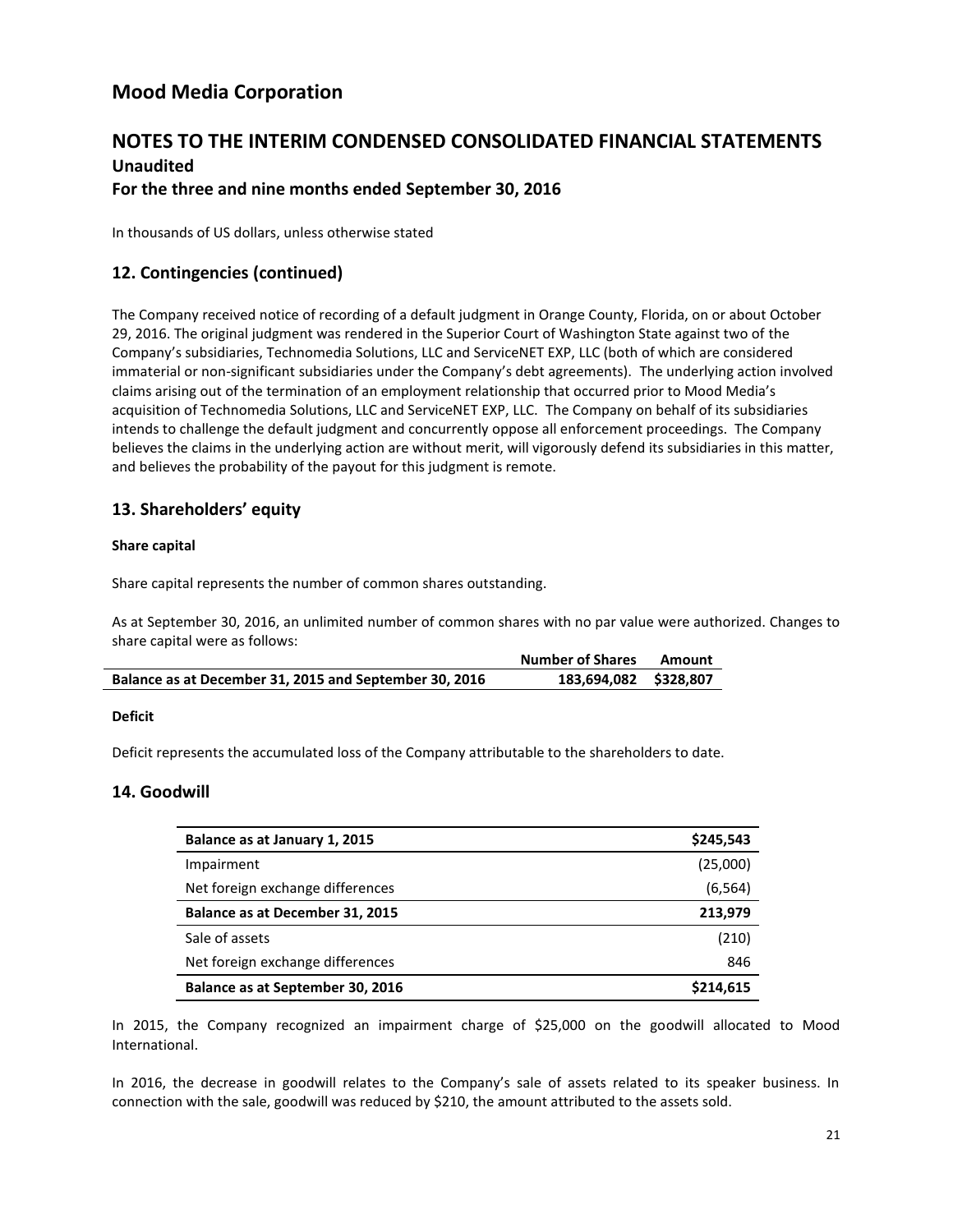## **NOTES TO THE INTERIM CONDENSED CONSOLIDATED FINANCIAL STATEMENTS Unaudited**

### **For the three and nine months ended September 30, 2016**

In thousands of US dollars, unless otherwise stated

### **15. Segment information**

#### **In-store media - North America**

The Company's In-store media - North America's operations are based in the United States, Canada and Latin America.

#### **In-store media - International**

The Company's In-store media - International's operations are based in Europe, Asia and Australia.

#### **BIS**

BIS is the Company's large-scale audio-visual design and integration subsidiary that focuses on corporate and commercial applications. BIS's operations are based in Europe.

#### **Other**

The Company's other reportable segment includes its corporate activities and Technomedia, which do not fit in the three reportable segments described above. Technomedia provides audio-visual technology and design for largescale commercial applications, as well as advertising content creation and production solutions. Technomedia is based in the United States.

#### **Three months ended September 30, 2016**

|                           | In-store media       | In-store media       |            |              | <b>Consolidated</b> |
|---------------------------|----------------------|----------------------|------------|--------------|---------------------|
|                           | <b>North America</b> | <b>International</b> | <b>BIS</b> | <b>Other</b> | Group               |
| Revenue                   | \$64,681             | \$25,019             | \$13,743   | \$10,472     | \$113,915           |
| <b>Expenses</b>           |                      |                      |            |              |                     |
| Cost of sales             | 29,655               | 9,679                | 8,237      | 7,406        | 54,977              |
| Operating expenses        | 16,533               | 11,903               | 4,731      | 3,455        | 36,622              |
| Segment profit (loss) (i) | \$18,493             | \$3,437              | \$775      | $$$ (389)    | \$22,316            |

#### **Three months ended September 30, 2015**

|                    | In-store media       | In-store media       |            |          | <b>Consolidated</b> |
|--------------------|----------------------|----------------------|------------|----------|---------------------|
|                    | <b>North America</b> | <b>International</b> | <b>BIS</b> | Other    | Group               |
| Revenue            | \$63,032             | \$29,119             | \$14.223   | \$11,785 | \$118,159           |
| <b>Expenses</b>    |                      |                      |            |          |                     |
| Cost of sales      | 27,442               | 12.797               | 8,985      | 7,558    | 56,782              |
| Operating expenses | 15,691               | 12,580               | 4,496      | 2,858    | 35,625              |
| Segment profit (i) | \$19,899             | \$3,742              | \$742      | \$1,369  | \$25,752            |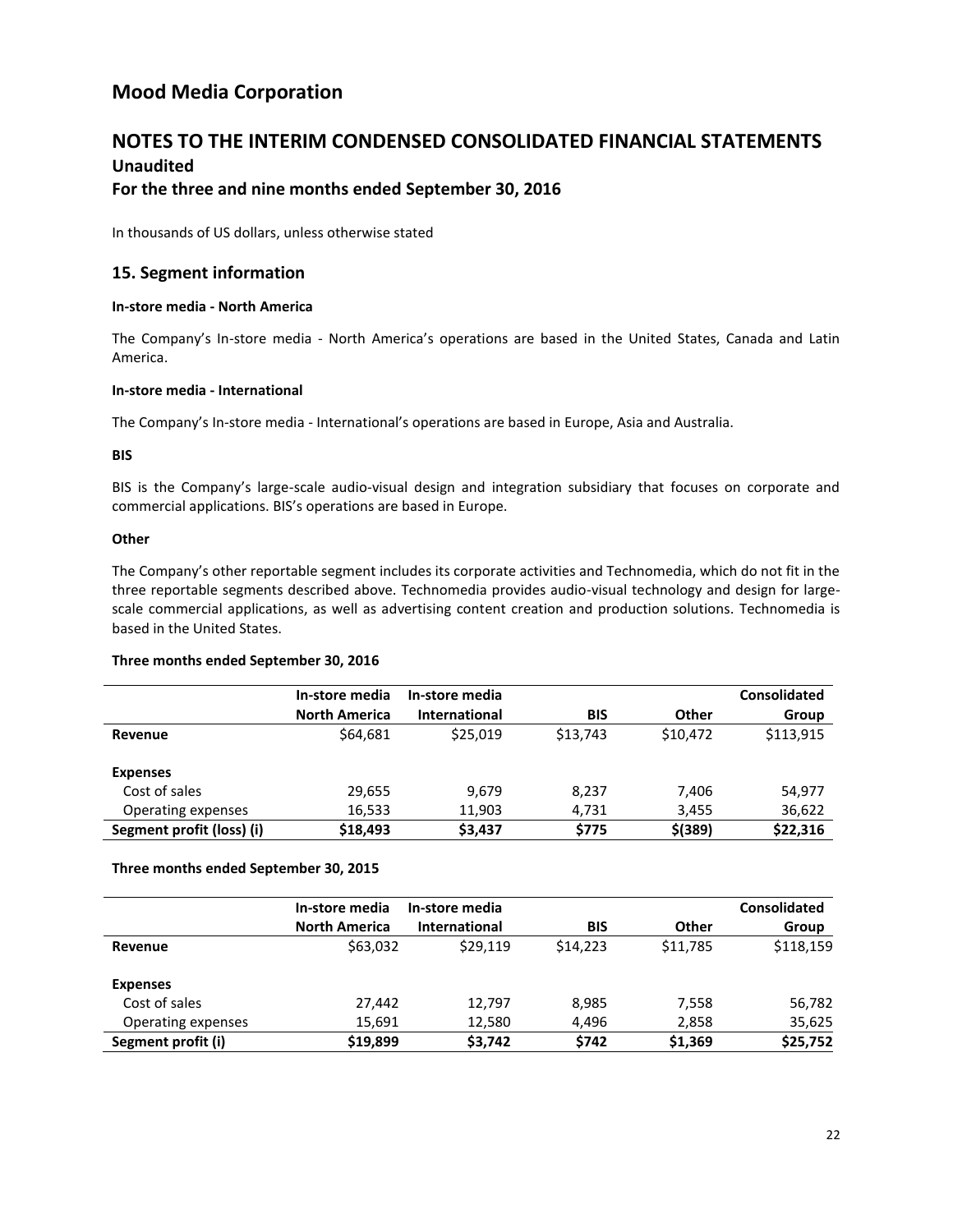## **NOTES TO THE INTERIM CONDENSED CONSOLIDATED FINANCIAL STATEMENTS Unaudited**

### **For the three and nine months ended September 30, 2016**

In thousands of US dollars, unless otherwise stated

### **15. Segment information (continued)**

#### **Nine months ended September 30, 2016**

|                           | In-store media       | In-store media |            |           | Consolidated |
|---------------------------|----------------------|----------------|------------|-----------|--------------|
|                           | <b>North America</b> | International  | <b>BIS</b> | Other     | Group        |
| Revenue                   | \$192,046            | \$83,462       | \$40,776   | \$28,636  | \$344,920    |
| <b>Expenses</b>           |                      |                |            |           |              |
| Cost of sales             | 85.406               | 34,541         | 24.086     | 20,665    | 164,698      |
| Operating expenses        | 49,654               | 36,531         | 14,201     | 10,806    | 111,192      |
| Segment profit (loss) (i) | \$56,986             | \$12,390       | \$2,489    | \$(2,835) | \$69,030     |

#### **Nine months ended September 30, 2015**

|                    | In-store media       | In-store media       |            |          | <b>Consolidated</b> |
|--------------------|----------------------|----------------------|------------|----------|---------------------|
|                    | <b>North America</b> | <b>International</b> | <b>BIS</b> | Other    | Group               |
| Revenue            | \$191.955            | \$84,197             | \$40,735   | \$33,195 | \$350,082           |
| <b>Expenses</b>    |                      |                      |            |          |                     |
| Cost of sales      | 84.212               | 35,184               | 24.983     | 23,164   | 167,543             |
| Operating expenses | 48,434               | 37,567               | 13,434     | 8,731    | 108,166             |
| Segment profit (i) | \$59,309             | \$11,446             | \$2,318    | \$1,300  | \$74,373            |

#### **Reconciliation of segment profit to Consolidated Group loss for the period before income taxes**

|                                           | Three months ended |               | Nine months ended |               |
|-------------------------------------------|--------------------|---------------|-------------------|---------------|
|                                           | September 30,      | September 30, | September 30,     | September 30, |
|                                           | 2016               | 2015          | 2016              | 2015          |
| Segment profit (i)                        | \$22,316           | \$25,752      | \$69,030          | \$74,373      |
| Depreciation and amortization             | 15,434             | 16,237        | 48,218            | 49,856        |
| Share-based compensation                  | 202                | 417           | 322               | 868           |
| Other expenses                            | 2,367              | 3,924         | 8,564             | 6,512         |
| Foreign exchange (gain) loss on financing |                    |               |                   |               |
| transactions                              | (1,279)            | (553)         | (2,365)           | 14,254        |
| Finance costs, net                        | 13,760             | 15,983        | 44.094            | 43,757        |
| Loss for the period before income taxes   | $$$ (8,168)        | \$(10, 256)   | \$(29,803)        | \$(40, 874)   |

(i) Segment profit is a non-IFRS measure and is considered by executive management as one of the key drivers for the purpose of making decisions about performance assessment and resource allocation of each operating segment. It is prepared on a consistent basis and calculated by reducing revenue by cost of sales and operating expenses. The non-IFRS measure does not have a standardized meaning, and therefore is unlikely to be comparable to similarly titled measures reported by other companies.